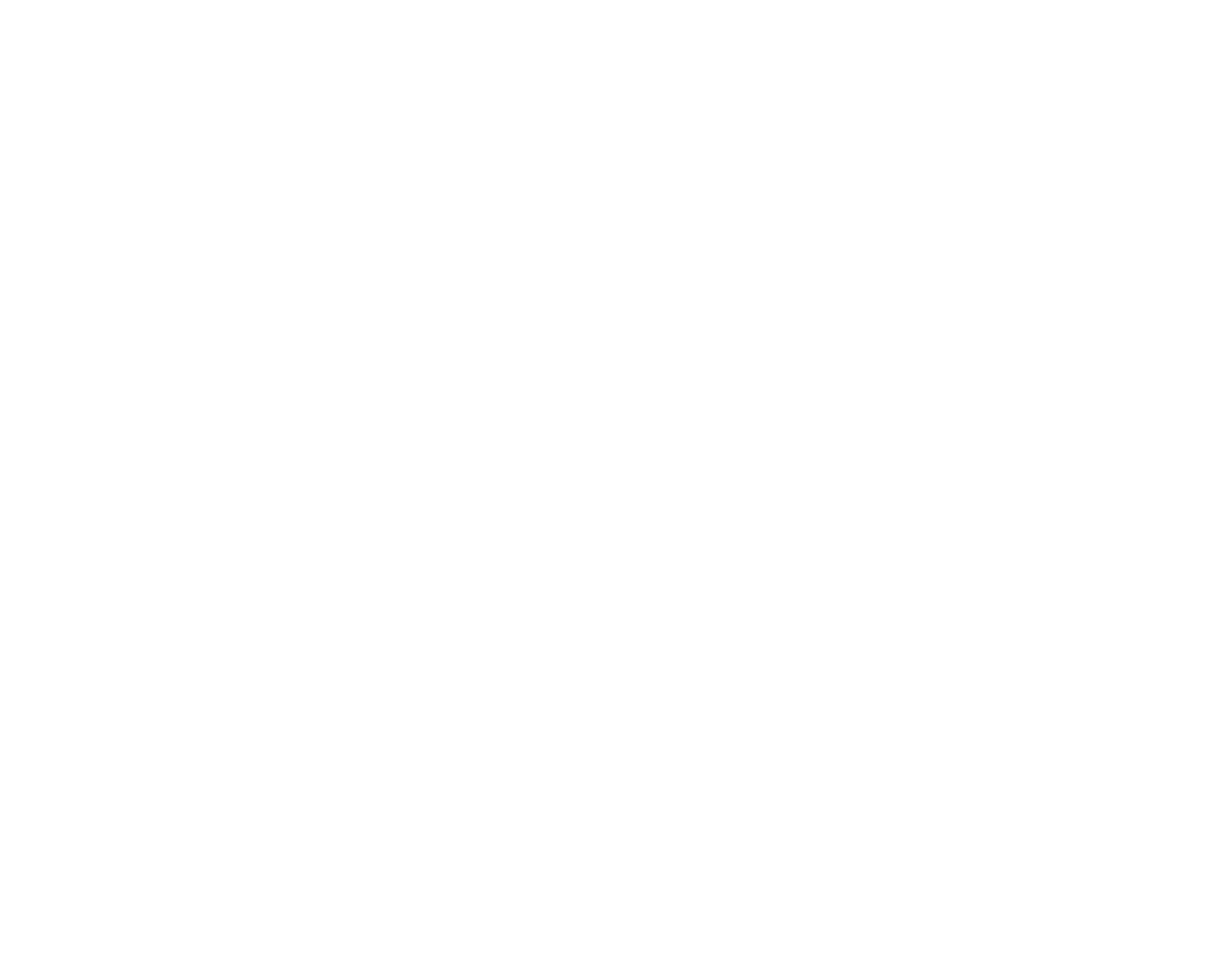# **Contents**

Features and specifications in this guide and on the website are subject to change at any time without notice. Check our website, wolfappliance.com, for the most up-to-date specifications.

# Contenido

| Aspectos importantes de la instalación  12 |
|--------------------------------------------|
| Instalación del cajón calentador 13        |
| Información de mantenimiento 15            |

Las características y especificaciones de esta guía y de la página web están sujetas a cambios sin previo aviso. Visite nuestra página web, wolfappliance.com, para obtener las especificaciones más actualizadas.

# Table des matières

| Remarques concernant l'installation  18 |
|-----------------------------------------|
| Installation du tiroir chauffant  19    |
|                                         |

Les caractéristiques et spécifications indiquées dans ce guide ainsi que sur le site Internet peuvent être modifiées sans préavis. Pour prendre connaissance des spécifications les plus récentes, consultez notre site Internet, wolfappliance.com.

# Indice

|  | Inhaltsverzeichnis |
|--|--------------------|
|  |                    |

| Cassetto scaldavivande Wolf  23              |  |
|----------------------------------------------|--|
| Considerazioni sull'installazione  24        |  |
| Installazione del cassetto scaldavivande  25 |  |
| Informazioni sul servizio di assistenza 27   |  |

Le funzioni e le specifiche indicate in questa guida e sul sito Web sono soggette a modifica in qualsiasi momento, senza preavviso. Per le specifiche più aggiornate, consultare il nostro sito Web, wolfappliance.com.

Wärmeschublade von Wolf ..................... 29 Anmerkungen zur Installation . . . . . . . . . . . . . . . . . . 30 **Installation der Wärmeschublade . . . . . . . . . . . . . . . . 31** Serviceinformationen ............................33

Die in dieser Anleitung und auf der Website beschriebenen Leistungsmerkmale und technischen Daten unterliegen jederzeit Änderungen ohne Vorankündigung. Die aktuellsten technischen Daten finden Sie auf unserer Website wolfappliance.com.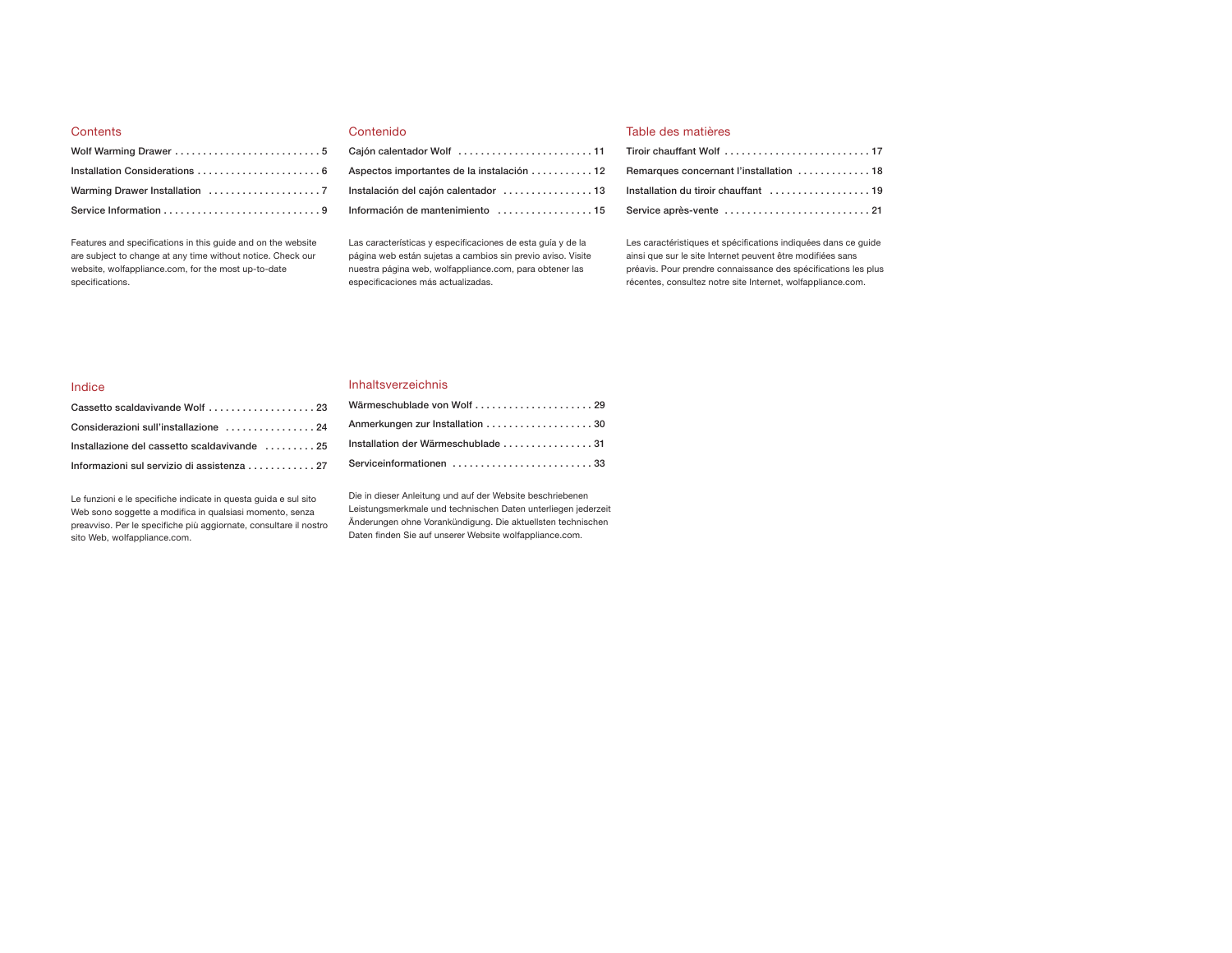# Important Note

To ensure the safe and efficient use of Wolf equipment, please take note of the following types of highlighted information throughout this guide:

**IMPORTANT NOTE highlights information that is especially important.**

**CAUTION signals a situation where minor injury or product damage may occur if instructions are not followed.**

**WARNING states a hazard that may cause serious injury or death if precautions are not followed.**



WOLF® is a registered trademark of Wolf Appliance, Inc.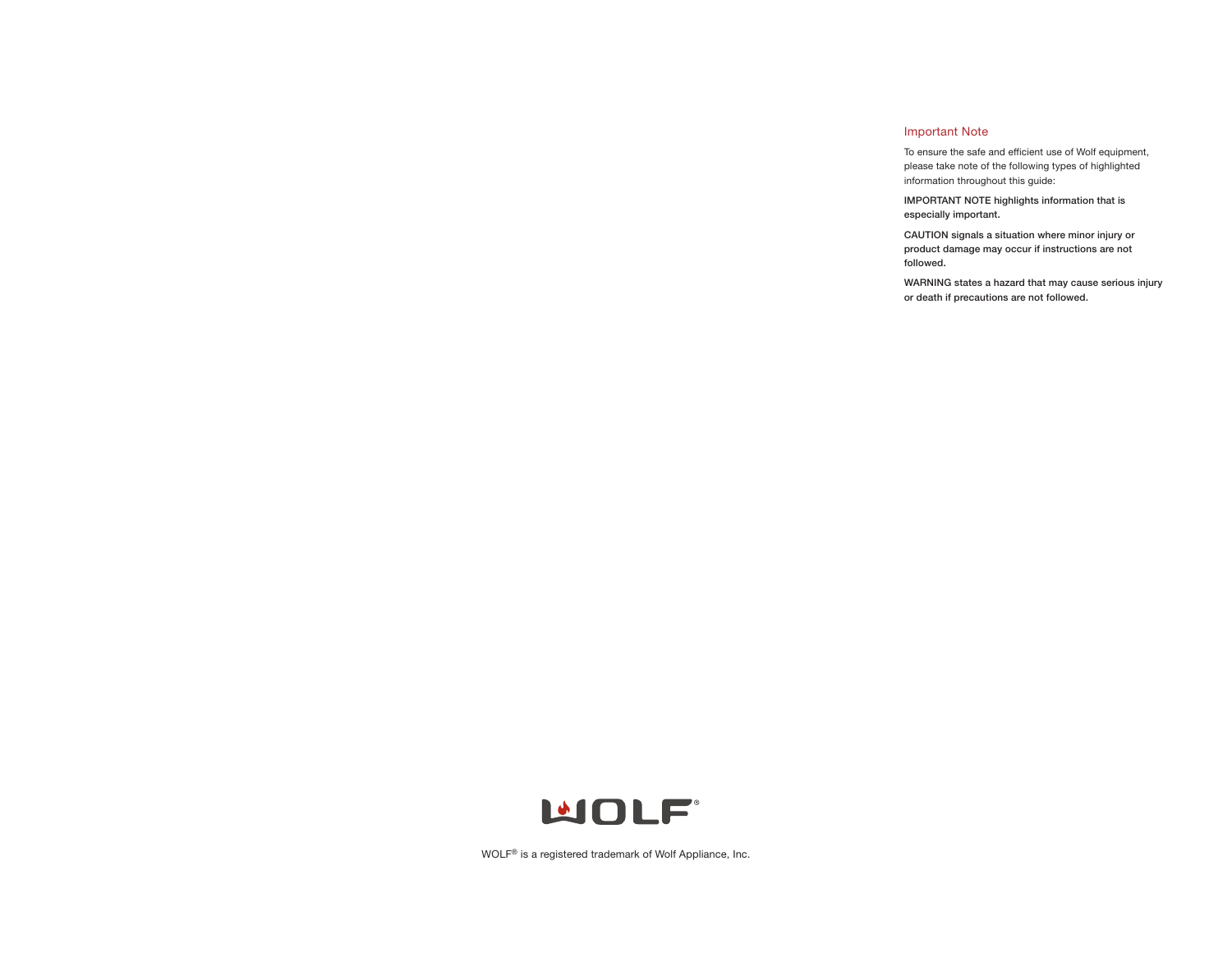#### Warming Drawer Installation

**IMPORTANT NOTE:** This installation must be completed by a qualified installer.

Read this entire installation guide prior to installation and save for the local inspector's reference. The homeowner should keep this installation guide for future reference.

Any questions or problems regarding installation of the warming drawer should be directed to your Wolf dealer.

**IMPORTANT NOTE:** This appliance must be installed in accordance with all local codes. The correct voltage, frequency and amperage must be supplied to the appliance from a dedicated, grounded circuit which is protected by a properly sized circuit breaker or time delay fuse. The proper voltage, frequency, and amperage ratings are listed on the product rating plate.

Record the model and serial number before installing the warming drawer. Both numbers are listed on the product rating plate, located on the left front floor area of the inner cabinet. To access the rating plate, the drawer must be fully open. Refer to the illustration below.



**Location of rating plate.**

# **Wolf Warming** Drawe

Model Number 12 and 2009 12 and 2009 12 and 2009 12 and 2009 12 and 2009 12 and 2009 12 and 2009 12 and 2009 12 and 2009 12 and 2009 12 and 2009 12 and 2009 12 and 2009 12 and 2009 12 and 2009 12 and 2009 12 and 2009 12 an Serial Number

# • Proper installation is the responsibility of the installer.

Before You Start

• Model ICBWWD30 must be installed with a Wolf stainless steel or integrated drawer front. Make sure you have the accessory drawer front called for in your installation. Specific installation instructions are included with the drawer front.

- Make sure cabinetry meets the minimum dimension requirements for your specific installation.
- Check with local utilities for electrical codes that apply in your area. Local codes vary. Installation, electrical connections and grounding must comply with applicable codes.
- This appliance must be properly grounded. Refer to electrical requirements on page 8.
- Make sure you have the tools and materials necessary for proper installation.

**TOOLS AND MATERIALS REQUIRED**

- Minimum 19 mm thick lumber for the solid platform that supports the warming drawer—must be able to support 91 kg
- Wood screws and hardware to install the platform
- 51 mm x 51 mm or 51 mm x 102 mm lumber for anti-tip block
- Power saw
- Level
- Drill and 1,6 mm bit, 13 mm bit also for integrated drawer front application
- Phillips screwdriver
- 2 wood screws (provided)
- Wood cleats (optional)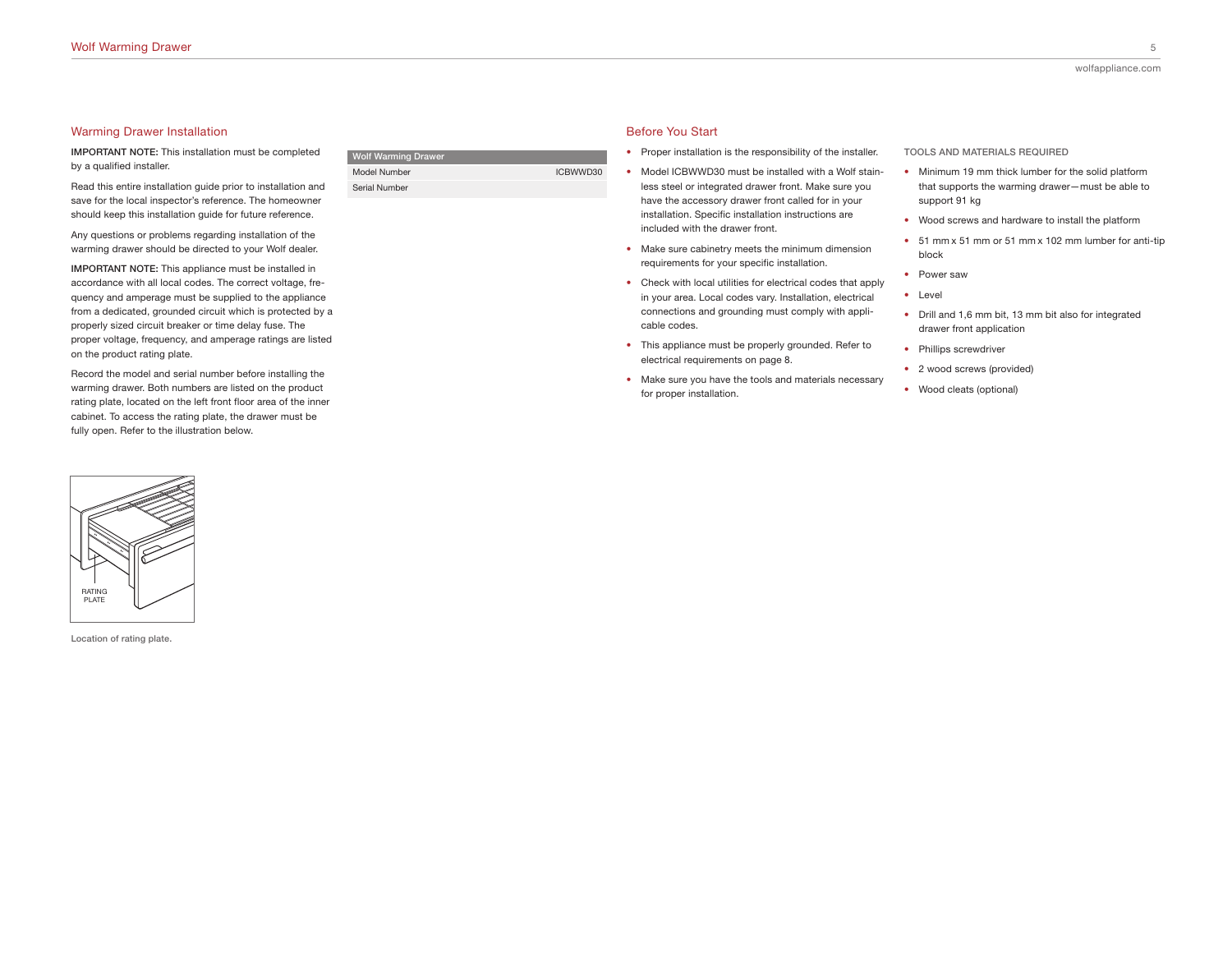#### Installation Considerations

**MODEL ICBWWD30**

- Model ICBWWD30 must be installed with a Wolf stainless steel or integrated drawer front. Specific installation instructions are included with the drawer front.
- The warming drawer platform must be able to support 91 kg.
- The warming drawer platform must be a minimum of 25 mm above the toe kick to allow for the overlap of the warming drawer trim.
- For undercounter installations, 597 mm from the bottom of the warming drawer opening to the floor is typical.

#### **COMBINATION INSTALLATIONS**

- Model ICBWWD30 may be installed in combination with a Wolf built-in oven and/or microwave. Additional clearance between warming drawer and oven openings may be required. To allow the warming drawer trim and the oven trim to meet, a 22 mm platform may be used to separate the two openings. This will act as the support platform for the oven and the anti-tip device for the warming drawer. An anti-tip block may be installed at the rear of the cabinet in place of the platform. If the warming drawer is installed above an oven, a 22 mm platform is required to allow for clearance of overlaps.
- Model ICBWWD30 may be installed below a Wolf cooktop or sealed burner rangetop. Allow enough room for gas and electrical connections for the cooktop.
- Model ICBWWD30 may be installed next to or above another Wolf warming drawer.

**IMPORTANT NOTE:** For combination installations, refer to installation instructions provided with the other Wolf products for additional specifications.

# ICBWWD30 Drawer Front Options

**IMPORTANT NOTE:** Model ICBWWD30 must be installed with a Wolf stainless steel or integrated drawer front.

An E Series or Pro drawer front with handle is recommended. These front panels are designed on the E Series front panel platform and are available with a tubular, curved or pro handle.

The Pro drawer fronts with pro handle are designed to be installed below a sealed burner rangetop so the panel aligns properly with the front of the rangetop.

For information on integrated door front, refer to page 8.

**OVERALL DIMENSIONS**



| <b>Drawer Front Panel and Handle</b> |                 |        |
|--------------------------------------|-----------------|--------|
| <b>L SERIES</b>                      | A               | в      |
| <b>Tubular Handle</b>                | $22 \text{ mm}$ | 89 mm  |
| <b>E SERIES</b>                      | A               | в      |
| Curved Handle                        | 29 mm           | 70 mm  |
| <b>Tubular Handle</b>                | 29 mm           | 89 mm  |
| <b>PRO SERIES</b>                    | A               | в      |
| 25 mm Thick / Pro Handle             | 29 mm           | 89 mm  |
| 51 mm Thick / Pro Handle             | 54 mm           | 114 mm |

Dimensions may vary  $\pm$  3 mm.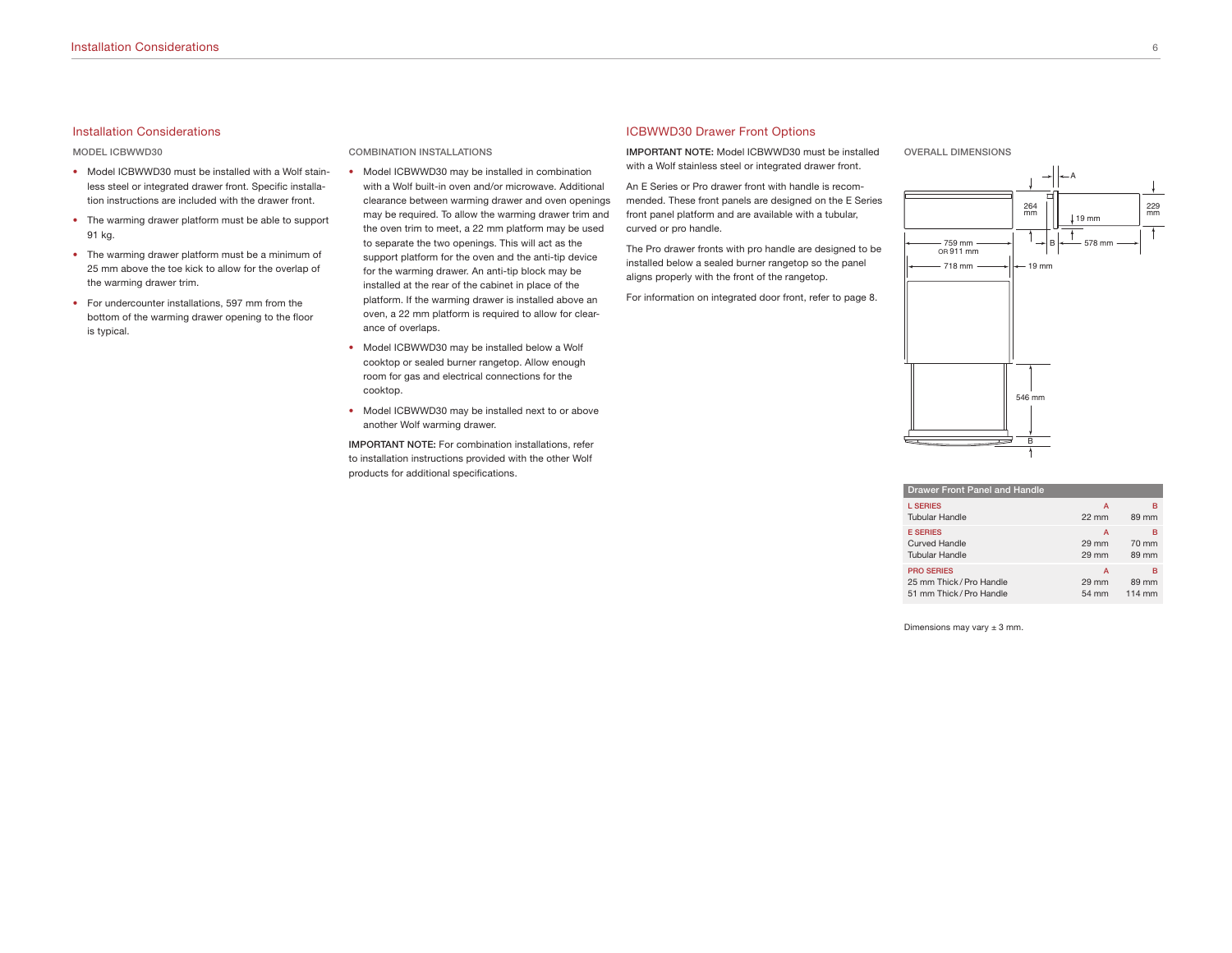# ICBWWD30 with E or L Series Drawer Front

**UNDERCOUNTER INSTALLATION**



\*Dimension must accommodate height of anti-tip block and drawer face overlap. Dashed line represents profile of unit.

*NOTE: Unless you are using cabinets deeper than 610 mm, it is recommended that the electrical supply be placed in an adjacent cabinet* within reach of the conduit.

# ICBWWD30 with Pro Drawer Front

**INSTALLATION WITH SEALED BURNER RANGETOP**



*NOTE: Unless you are using cabinets deeper than 610 mm, it is recommended that the electrical supply for the warming drawer be placed in an adjacent cabinet within reach of the conduit. Dashed line represents profile of unit.* 

### ICBWWD30 with E Series Drawer Front

**UNDERCOUNTER FLUSH INSET INSTALLATION**



\*Dimension must accommodate height of anti-tip block and drawer face overlap. Dashed line represents profile of unit. *NOTE: Unless you are using cabinets deeper than 610 mm, it is recommended that the electrical supply be placed in an adjacent cabinet* within reach of the conduit.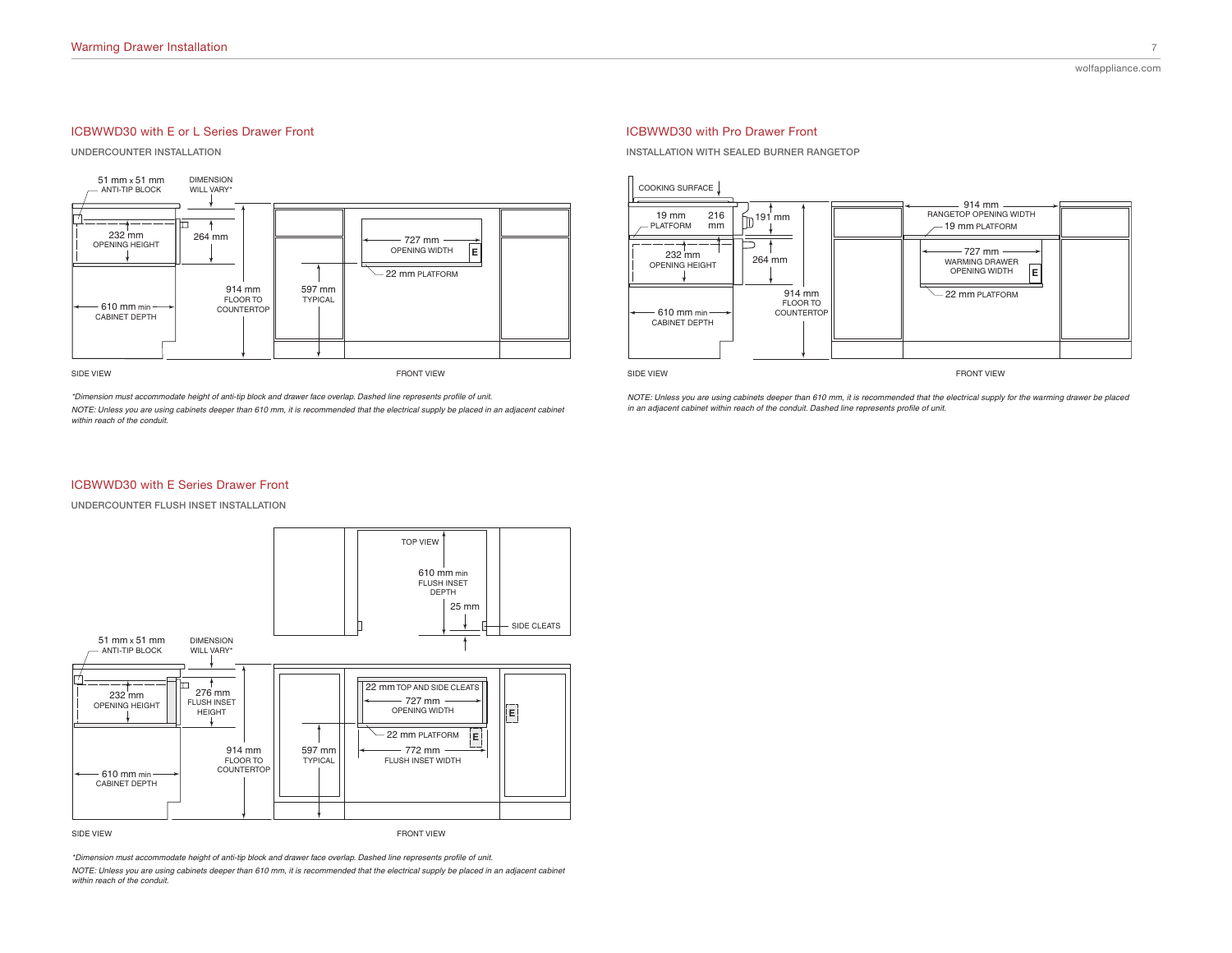### Integrated Drawer Front

**INSTALL RECESSED CLEATS AND PLATFORM**

For an overlay or flush inset application, you will need to install a recessed platform and cleats into the opening. Refer to the chart for specifications. Proper recess of the platform and cleats is critical to the function and esthetics of the warming drawer installation.

The depth of the platform may increase with the cabinet depth. Be sure to rigidly mount the platform so that it can support a minimum of 91 kg. Refer to the illustrations below.

Mounting holes will need to be drilled in the back of the drawer front panel. Holes should be drilled on site to ensure proper fit and gaps are achieved. A drilling template is provide with the integrated drawer front.

**IMPORTANT NOTE:** Be sure to finish the inside lip of the opening and the front face of the platform and cleats. These areas may be visible when the drawer is open.

**IMPORTANT NOTE:** Be aware of the location of the mounting holes on the warming drawer frame to make sure screws used to attach the cleats do not interfere with screw holes for mounting the warming drawer.



**Overlay application. Flush inset application.**

# **Integrated Drawer Front**

| $m \sim m \sim m \sim m \sim m$                             |                 |                                   |                 |
|-------------------------------------------------------------|-----------------|-----------------------------------|-----------------|
| <b>DRAWER FRONT</b>                                         | W               | н                                 | D               |
| Overlay Panel (min)                                         | 746 mm          | 260 mm                            | $19 \text{ mm}$ |
| <b>Flush Inset Panel</b>                                    | 746 mm          | 254 mm                            | $19 \text{ mm}$ |
| <b>CLEATS AND PLATFORM</b>                                  | w               | н                                 | n               |
| <b>Top Cleat</b>                                            | 759 mm          | $16 \text{ mm}$                   | 51 mm           |
| Side Cleats                                                 | $13 \text{ mm}$ | 232 mm                            | 51 mm           |
| Platform                                                    | 759 mm          | $19 \text{ mm}$                   | 603 mm          |
| <b>RECESS CLEATS AND PLATFORM</b><br>Overlay<br>Flush Inset |                 | thickness of custom panel $+5$ mm | 5 <sub>mm</sub> |

#### Electrical Requirements

The electrical supply should be located as shown in the illustration for your specific installation on the previous page. Follow local codes and ordinances when installing the receptacle. A separate circuit, servicing only this appliance is required.

If two warming drawers are installed side by side, they can operate from the same electrical outlet. A 30 amp circuit breaker is required for this installation.

**IMPORTANT NOTE:** When installed outdoors, a ground fault circuit interrupter (GFCI) is required to reduce the risk of electrical shock.

| <b>Electrical Requirements</b> |                        |
|--------------------------------|------------------------|
| Power Supply                   | 220-240 V AC, 50/60 Hz |
| Circuit Breaker                | 15 or 20 amp           |
| Receptacle                     | 3-prong grounding-type |
|                                |                        |

**IMPORTANT NOTE:** Connection of this appliance should be through a fused connection unit or a suitable isolator, which complies with national and local safety regulations. The on/off switch should be easily accessible after the appliance has been installed. If the switch is not accessible after installation (depending on country) an additional means of disconnection must be provided for all poles of the power supply. When switched off there must be an all pole contact gap of 3 mm in the isolator switch. This 3 mm contact disconnect gap must apply to any isolator switch, fuses and/or relays according to EN60335.

#### Anti-Tip Block

**INSTALL ANTI-TIP BLOCKING**

Install a 51 mm x 51 mm or 51 mm x 102 mm anti-tip block against the rear cabinet wall. When the warming drawer is installed below a built-in oven, you may use a 22 mm thick platform to allow the warming drawer trim and the oven trim to meet. The platform will act as an anti-tip device for the warming drawer.

#### **AWARNING**

**An anti-tip block or platform must be installed to prevent the warming drawer from tipping forward while opened when loaded. Failure to do so could result in personal injury and damage to the cabinet.**

#### Install the Warming Drawer

Unpack the warming drawer on a flat surface. Remove all packaging materials from inside the warming drawer. Do not discard the package containing the two wood screws needed for installation.

Turn power off to the electrical outlet.

Slide the left corner of the warming drawer into the opening. If the electrical outlet is installed inside the opening, plug the power cord into the outlet. The excess cord should be coiled behind or beside the unit. If the outlet is located in an adjacent cabinet, thread the power cord through the hole in the cabinet wall. Push the drawer back into the opening until the trim meets the cabinet front. Make sure the power cord does not get trapped under the warming drawer.

**IMPORTANT NOTE:** Do not lift up on the handle to push the drawer into place.

Open the warming drawer to its full extension. Drill pilot holes in each side hole, located toward the front on each side of the warming drawer. Install the wood screws provided with the unit. Refer to the illustration below.

Turn power back on to the electrical outlet.



**Location of side hole.**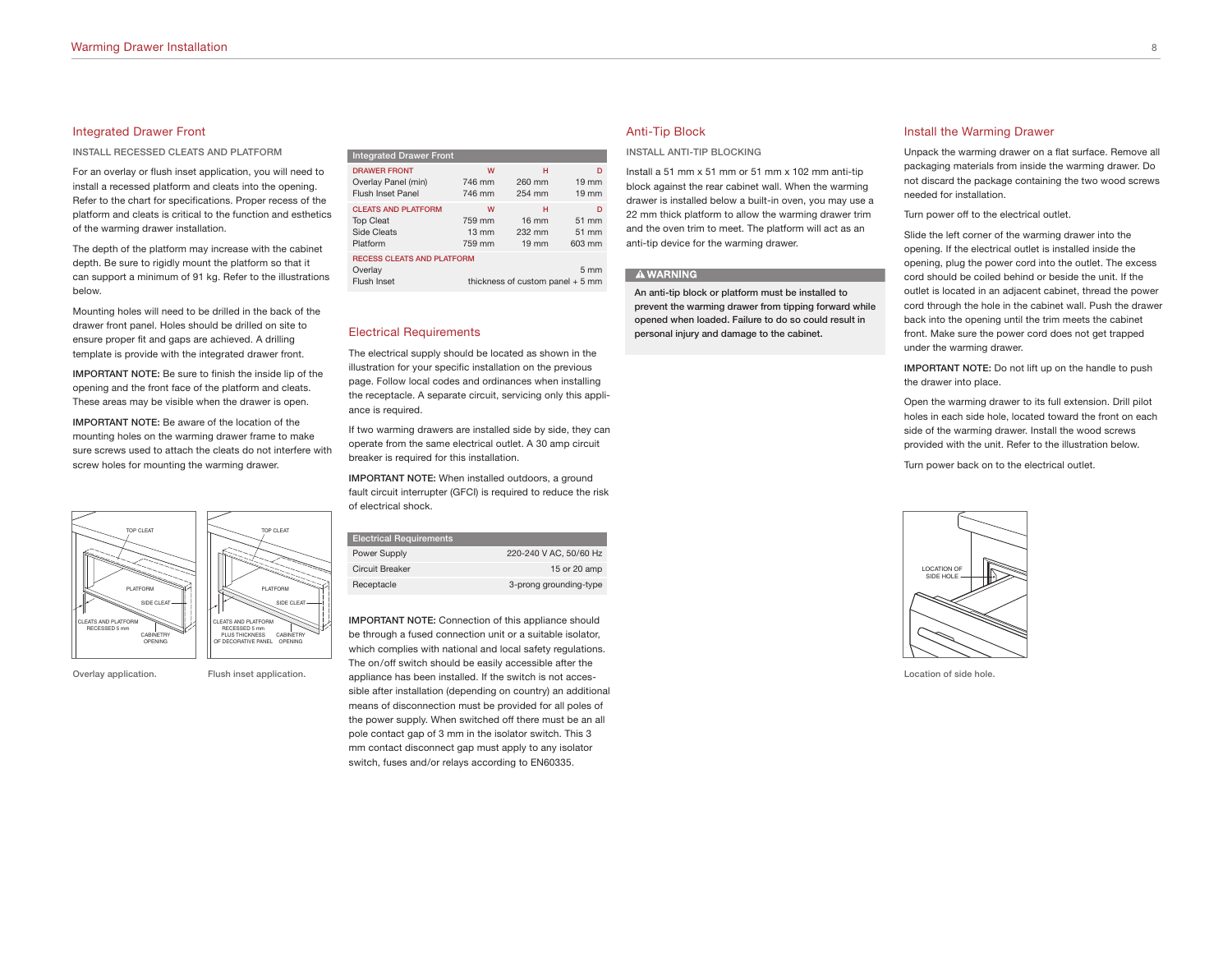# **Troubleshooting**

**IMPORTANT NOTE:** If the warming drawer does not operate properly, follow these troubleshooting steps:

- Verify that power is being supplied to the warming drawer.
- Check electrical connections to ensure that the installation has been completed correctly.
- Refer to the troubleshooting guide in the Wolf warming drawer use & care guide.
- If the warming drawer still does not work, contact a Wolf dealer. Do not attempt to repair the warming drawer yourself. Wolf is not responsible for service required to correct a faulty installation.

# Service Information

If service is necessary, maintain the quality built into your warming drawer by calling a Wolf dealer.

When calling for service, you will need the model and serial number of the warming drawer. Both numbers are listed on the product rating plate, located on the left front floor area of the inner cabinet. To access the rating plate, the drawer must be fully open. Refer to the illustration on page 5 for location of the rating plate.

The information and images in this guide are the copyright property of Wolf Appliance, Inc. Neither this guide nor any information or images contained herein may be copied or used in whole or in part without the express written permission of Wolf Appliance, Inc. ©Wolf Appliance, Inc. all rights reserved.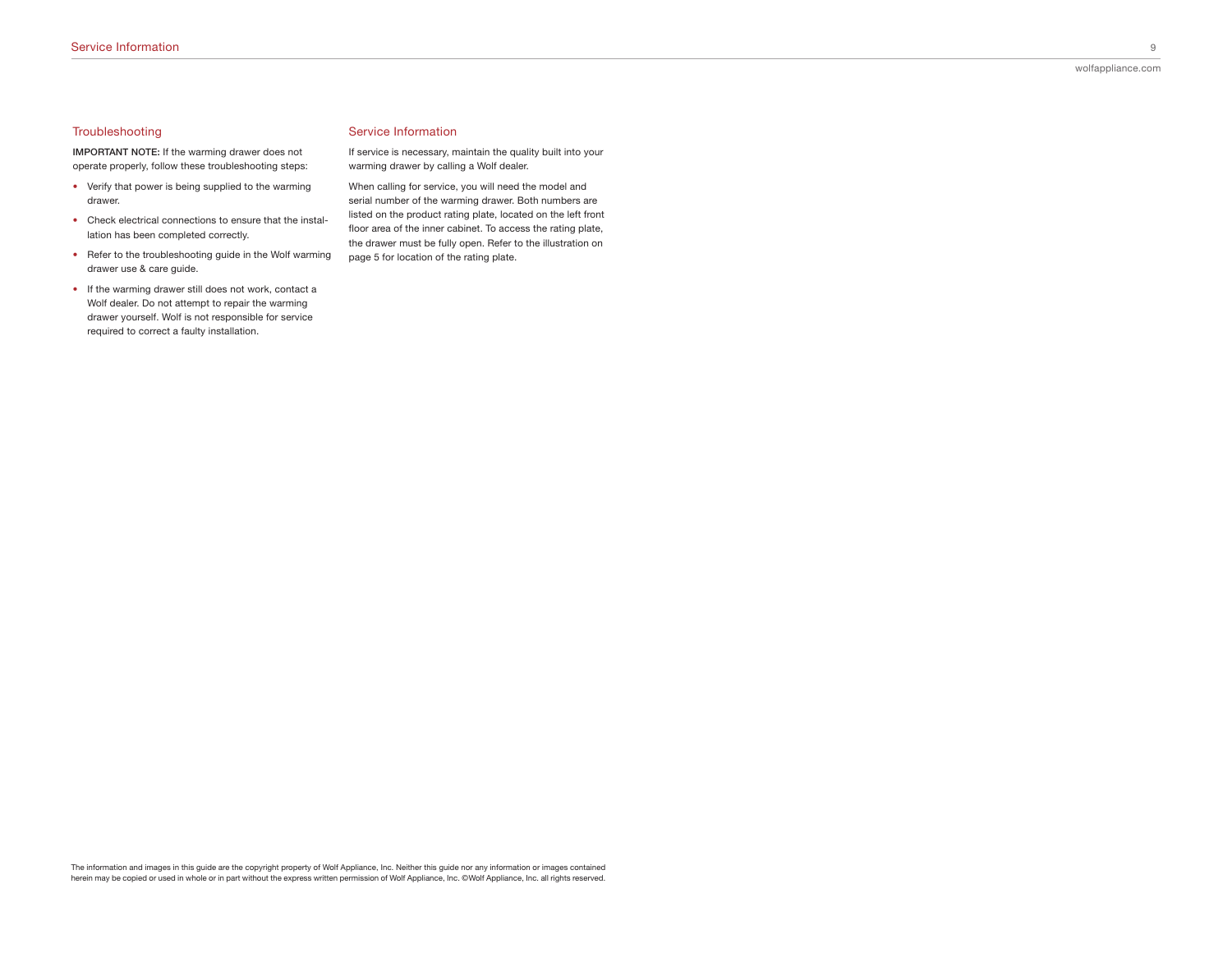# Nota importante:

Para garantizar un uso seguro y eficiente del equipo Wolf, tenga en cuenta la información que se destaca en esta guía:

**Cuando aparece NOTA IMPORTANTE, se resalta información que resulta especialmente importante.**

**PRECAUCIÓN indica una situación en la que se pueden sufrir heridas leves o provocar daños al producto si no se siguen las instrucciones.**

**AVISO indica peligro de que se produzcan heridas personales graves o incluso puede provocar la muerte si no se siguen las precauciones especificadas.**



WOLF® es una marca comercial registrada de Wolf Appliance, Inc.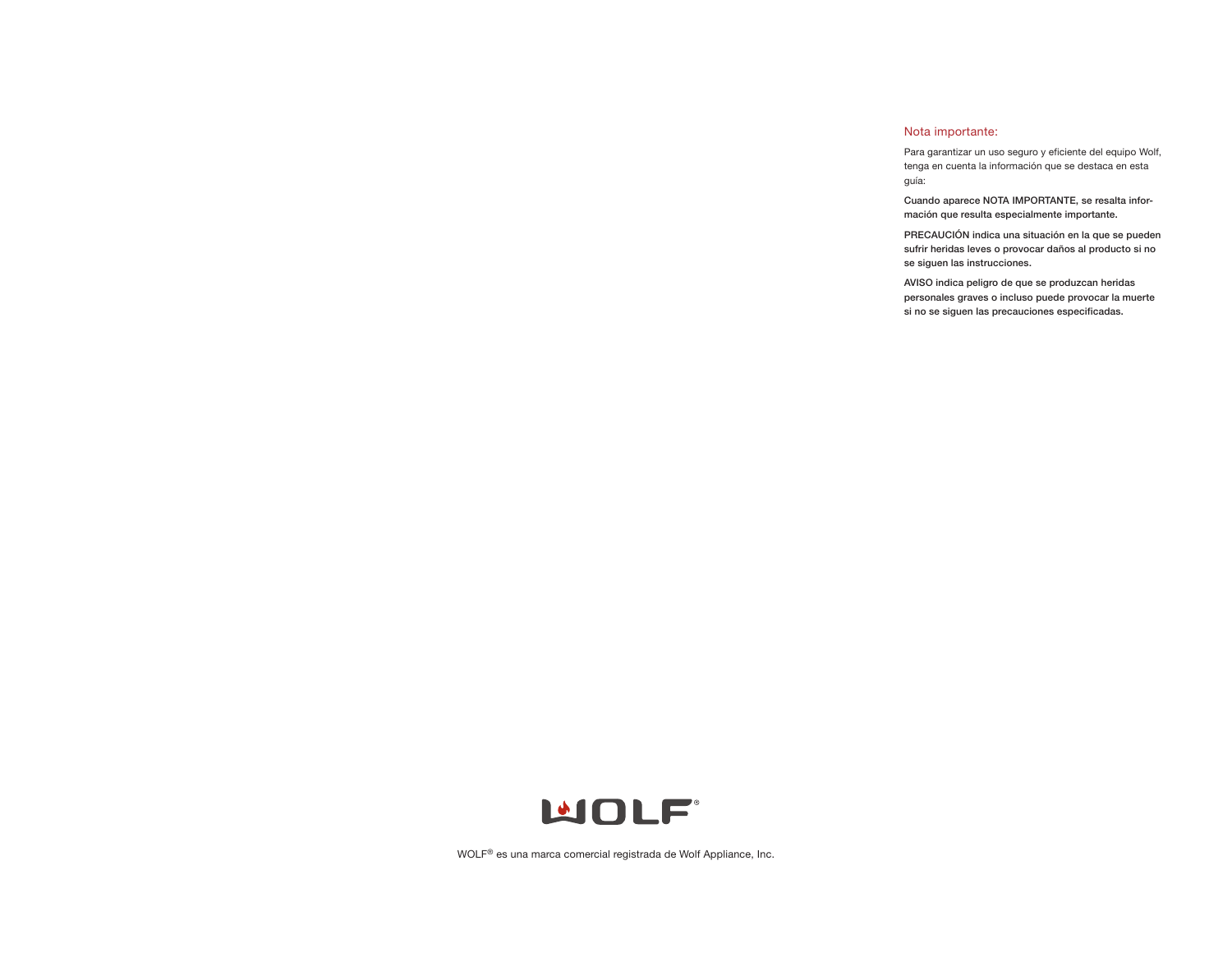# Instalación del cajón calentador

**NOTA IMPORTANTE:** esta instalación debe ser realizada por un técnico cualificado.

Lea completamente este manual antes de proceder a la instalación y consérvelo para referencia de los inspectores locales. El propietario debe conservar este manual de instalación por si necesita consultarlo en el futuro.

Si tiene alguna pregunta o problema relacionado con la instalación del cajón calentador, debe ponerse en contacto con su distribuidor de Wolf.

**NOTA IMPORTANTE:** este aparato debe instalarse siguiendo todas las normativas nacionales correspondientes. Se debe aplicar al aparato el voltaje, la frecuencia y el amperaje adecuados desde una instalación eléctrica resistente con toma de tierra protegida por un fusible de retardo. El voltaje, la frecuencia y el amperaje se muestran en la placa de datos del producto.

Apunte la referencia del modelo y el número de serie antes de instalar el cajón calentador. Esta información aparece en la placa de datos del producto situada en la parte izquierda delantera del armario interior. Para ver la placa de datos, es necesario abrir el cajón totalmente. Observe la siguiente ilustración.



**Ubicación de la placa de datos**

| Cajón calentador Wolf |          |
|-----------------------|----------|
| Referencia del modelo | ICBWWD30 |
| Número de serie       |          |

#### Antes de comenzar

- Llevar a cabo una instalación correcta es responsabilidad del instalador.
- El modelo ICBWWD30 se debe instalar con un frente de cajón integrable o de acero inoxidable Wolf. Asegúrese de haber pedido el frente accesorio de cajón para la instalación. Con el frente de cajón se incluyen instrucciones de instalación específicas.
- Compruebe que los muebles cumplen los requisitos de dimensiones mínimas para su instalación concreta.
- Consulte la normativa eléctrica correspondiente a su área con los servicios públicos locales. La normativa local puede variar. La instalación, las conexiones eléctricas y la conexión a tierra deben cumplir la normativa aplicable.
- Este aparato debe estar conectado a tierra de manera correcta. Consulte la sección Requisitos eléctricos en la página 14.
- Compruebe que tiene las herramientas y los materiales necesarios para realizar la instalación de manera correcta.

**HERRAMIENTAS Y MATERIALES NECESARIOS**

- Listón con un grosor mínimo de 19 mm para la plataforma sólida que sujeta el cajón calentador; debe soportar hasta 91 kg
- Tornillos de madera y ferretería para instalar la plataforma
- Listón de 51 mm x 51 mm o 51 mm x 102 mm para el bloque antivuelco
- Sierra mecánica
- Nivel
- Taladradora y broca de 1,6 mm y de 13 mm para la aplicación del frente de cajón integrable
- Destornillador Phillips
- 2 tornillos de madera (incluidos)
- Listones de madera (opcional)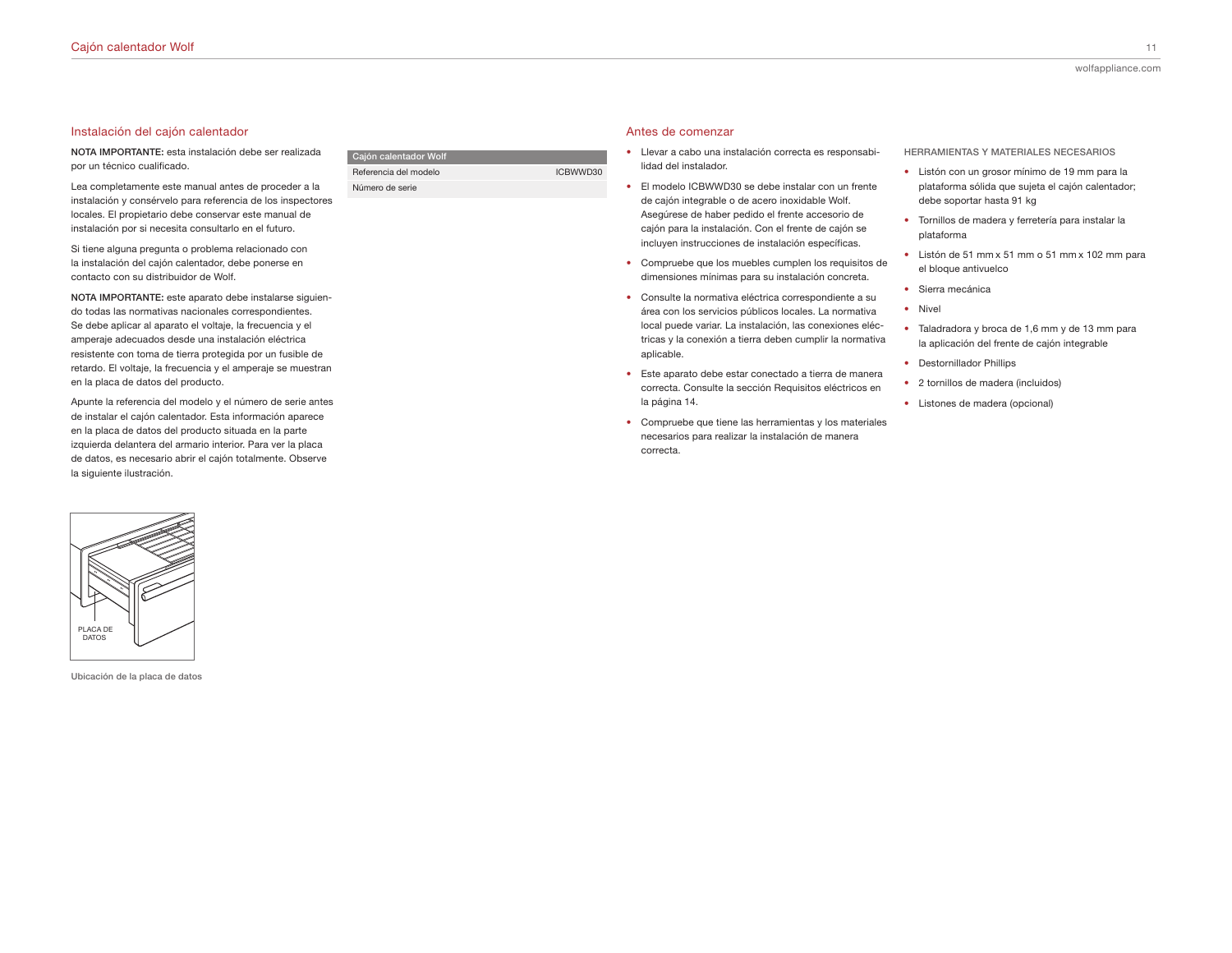#### Aspectos importantes de la instalación

#### **MODELO ICBWWD30**

- El modelo ICBWWD30 se debe instalar con un frente de cajón integrable o de acero inoxidable Wolf. Con el frente de cajón se incluyen instrucciones de instalación específicas.
- La plataforma del cajón calentador debe poder soportar un peso de 91 kg.
- La plataforma del cajón calentador debe quedar al menos 25 mm por encima del rodapié para permitir el solapamiento del borde del cajón calentador.
- En instalaciones bajo encimera, la medida habitual es la de 597 mm desde la base de la abertura del cajón calentador hasta el suelo.

#### **INSTALACIONES COMBINADAS**

- El modelo ICBWWD30 se puede instalar en combinación con un horno o microondas Wolf empotrable. Se necesita dejar un espacio adicional entre el cajón calentador y las cavidades del horno. Para que el borde del cajón calentador y el del horno coincidan, se puede utilizar una plataforma de 22 mm para separar las dos cavidades. Esta plataforma actúa como una plataforma de soporte para el horno y el dispositivo antivuelco lo hace para el cajón calentador. Es posible instalar un bloque antivuelco en la parte trasera del armario en lugar de la plataforma. Si el cajón calentador se instala encima de un horno, es necesario colocar una plataforma de 22 mm para que haya espacio en los solapamientos.
- El modelo ICBWWD30 se puede instalar por debajo de una placa o una encimera de cocción a gas con quemadores herméticos de Wolf. Deje el suficiente espacio para las conexiones eléctricas o de gas de la cocina.
- El modelo ICBWWD30 se puede instalar junto a o encima de otro cajón calentador Wolf.

**NOTA IMPORTANTE:** en instalaciones combinadas, consulte las instrucciones de instalación incluidas con los demás productos Wolf para ver posibles especificaciones adicionales.

# Opciones del frente de cajón ICBWWD30

**NOTA IMPORTANTE:** el modelo ICBWWD30 se debe instalar con un frente de cajón integrado o de acero inoxidable Wolf.

Se recomienda utilizar un frente de cajón de la serie E o Pro con tirador. Estos paneles frontales están diseñados sobre la plataforma de panel frontal de la serie E y están disponibles con tirador tubular, curvado o pro.

Los frentes de cajón Pro con tirador pro están diseñados para su instalación por debajo de una encimera de cocción a gas con quemadores herméticos de forma que el panel se alinee correctamente con el frente de la encimera.

Si necesita información sobre el frente de la puerta integrada, consulte la página 14.

**MEDIDAS TOTALES**



| Panel frontal del cajón y tirador |                 |        |
|-----------------------------------|-----------------|--------|
| SERIE L                           | A               | в      |
| Tirador tubular                   | $22 \text{ mm}$ | 89 mm  |
| <b>SERIE E</b>                    | A               | в      |
| Tirador curvado                   | 29 mm           | 70 mm  |
| Tirador tubular                   | 29 mm           | 89 mm  |
| <b>SERIE PRO</b>                  | A               | в      |
| 25 mm de grosor / tirador Pro     | 29 mm           | 89 mm  |
| 51 mm de grosor / tirador Pro     | 54 mm           | 114 mm |

Las medidas pueden variar ±3 mm.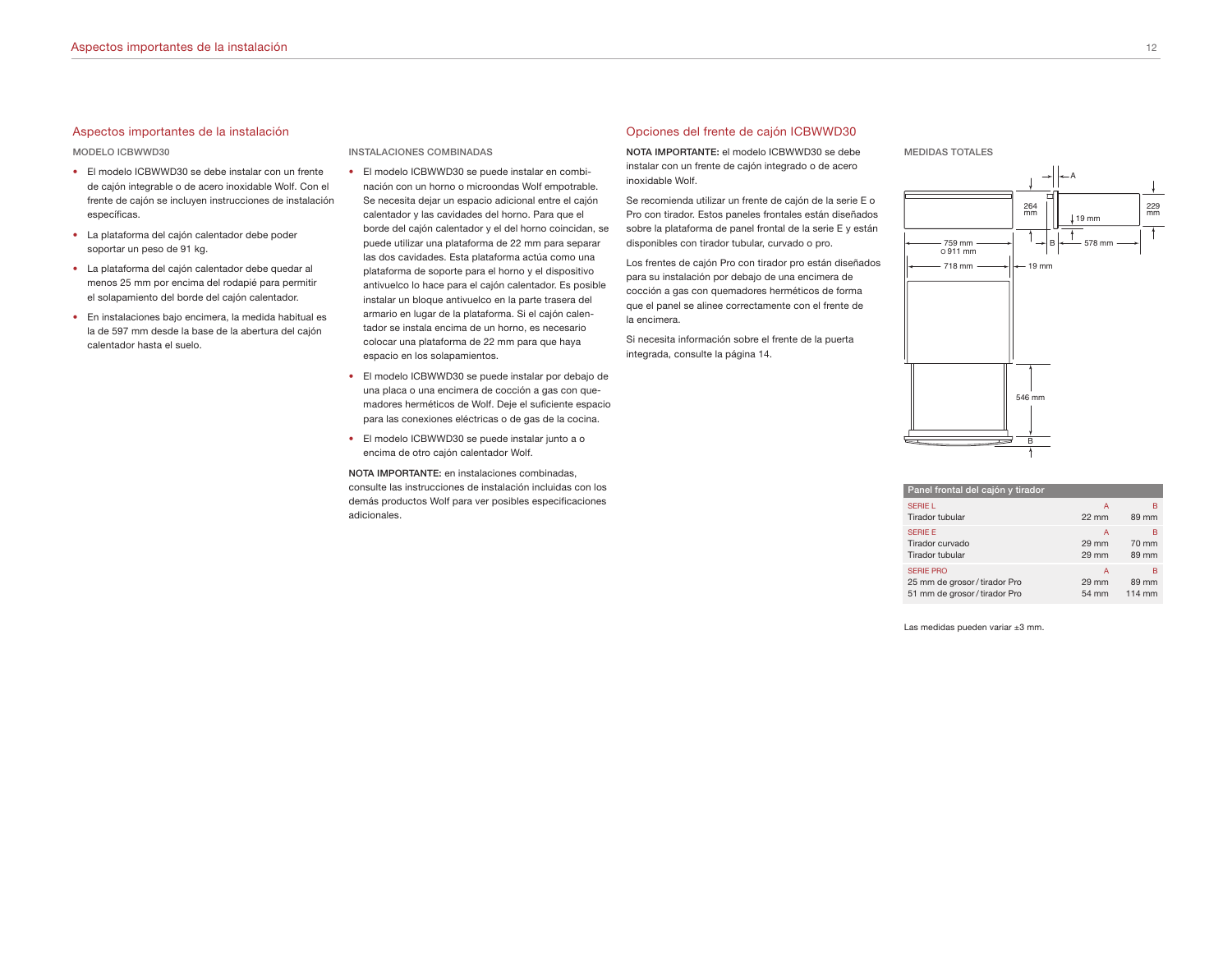# ICBWWD30 con frente de cajón de la serie E o L

**INSTALACIÓN BAJO ENCIMERA**



\*Las dimensiones deben ser suficientes para que la altura del bloque antivuelco y el frente del cajón se superpongan. La línea de puntos representa el perfil de la unidad.

*Nota: a menos que vaya a utilizar armarios con una profundidad superior a 610 mm, se recomienda que la toma eléctrica* se coloque en un armario contiguo al alcance del conducto para cables.

#### ICBWWD30 con frente de cajón Pro

**INSTALACIÓN CON ENCIMERA DE COCCIÓN A GAS CON QUEMADORES HERMÉTICOS**



**VISTA LATERAL** 

**VISTA FRONTAL** 

*Nota: a menos que vaya a utilizar armarios con una profundidad superior a 610 mm, se recomienda que la toma eléctrica* se coloque en un armario contiguo al alcance del conducto para cables. La línea de puntos representa el perfil de la unidad.

# ICBWWD30 con frente de cajón de la serie E

**INSTALACIÓN EMPOTRABLE BAJO ENCIMERA**



**VISTA LATERAL** 

VISTA FRONTAL

\*Las dimensiones deben ser suficientes para que la altura del bloque antivuelco y el frente del cajón se superpongan.<br>La línea de puntos representa el perfil de la unidad

*Nota: a menos que vaya a utilizar armarios con una profundidad superior a 610 mm, se recomienda que la toma eléctrica* se coloque en un armario contiguo al alcance del conducto para cables.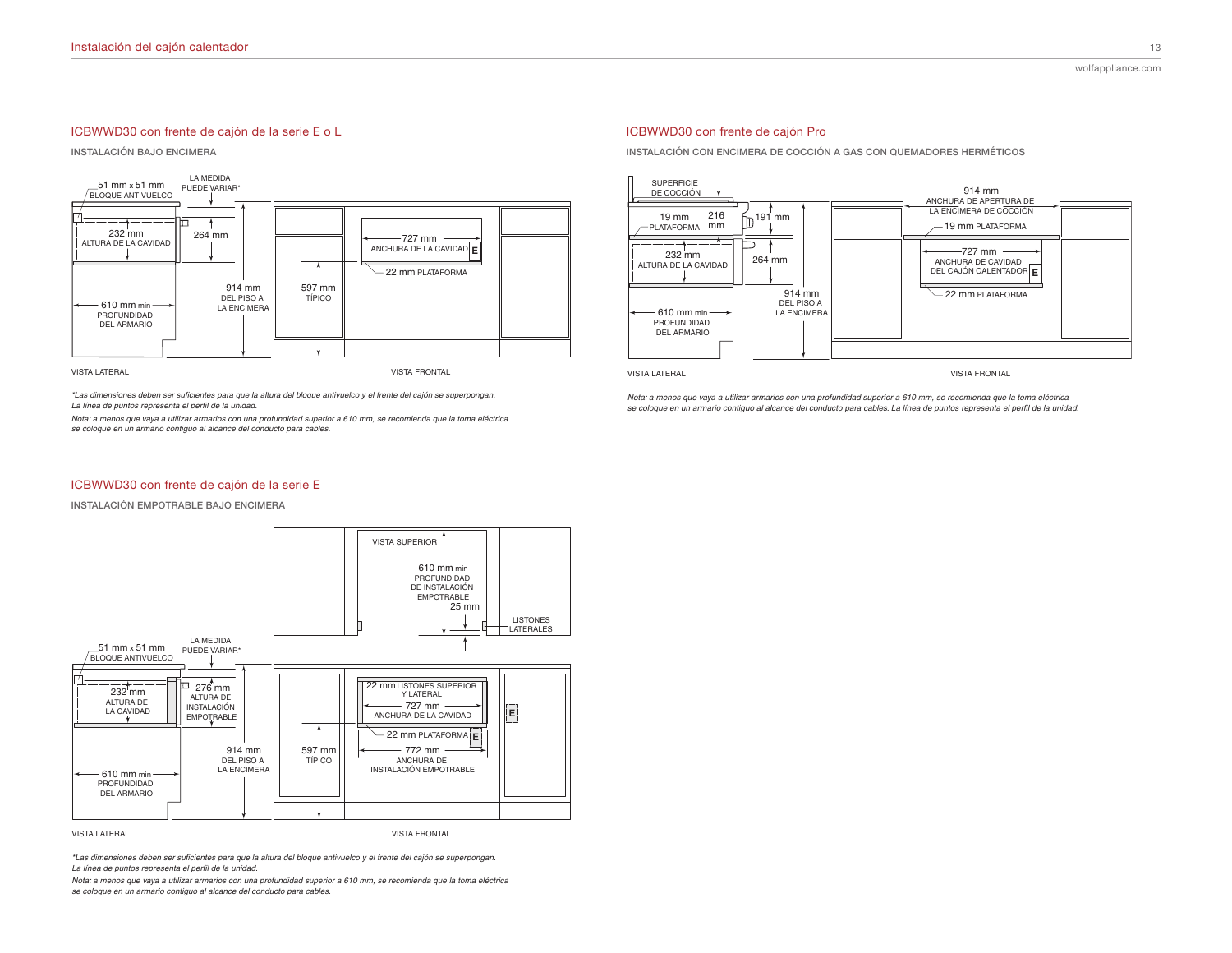# Frente de cajón integrado

**INSTALACIÓN DE LOS LISTONES ACOPLADOS Y LA PLATAFORMA**

Tanto para una instalación revestible como para una instalación empotrable, necesitará instalar una plataforma y listones acoplados en la cavidad. Observe la tabla para consultar las especificaciones. El hecho de que la plataforma y los listones estén acoplados correctamente es fundamental para el funcionamiento y el acabado estético de la instalación del cajón calentador.

La profundidad de la plataforma puede aumentar con la profundidad del armario. Asegúrese de montar la plataforma de manera correcta para que pueda soportar un peso mínimo de 91 kg. Consulte las ilustraciones a continuación.

En la parte trasera del panel frontal del cajón se deberán que perforar orificios de montaje. Los orificios se deben perforar in situ para que el acoplamiento y los espacios libres sean los correctos. El frente de cajón integrable incluye una plantilla de perforación.

**NOTA IMPORTANTE:** asegúrese de pulir el borde interior de la apertura y la parte delantera de la plataforma y los listones. Estas áreas pueden resultar muy visibles al abrir el cajón.

**NOTA IMPORTANTE:** recuerde la ubicación de los orificios de montaje del marco del cajón calentador para asegurarse de que los tornillos que ha utilizado para unir los listones no interfieran con los orificios de los tornillos para el montaje del cajón calentador.



**Aplicación revestible Aplicación empotrable**

**Frente de cajón integrable** FRENTE DE CAJÓN Anch. Anch. Alt. D Panel revestible (mín.) 746 mm 260 mm 19 mm Panel empotrable 746 mm 254 mm 19 mm LISTONES Y PLATAFORMA Anch. Alt. D<br>Listón superior 759 mm 16 mm 51 mm Listón superior 759 mm 16 mm Listones laterales 13 mm 232 mm 51 mm<br>Plataforma 759 mm 19 mm 603 mm

| Plataforma                      | 759 mm                           | $19 \text{ mm}$ | 603 mm         |
|---------------------------------|----------------------------------|-----------------|----------------|
| LISTONES Y PLATAFORMA ACOPLADOS |                                  |                 |                |
| Revestible                      |                                  |                 | $5 \text{ mm}$ |
| Empotrable                      | grosor del panel a medida + 5 mm |                 |                |

#### Requisitos eléctricos

La toma eléctrica debe estar situada como se muestra en la ilustración de su instalación específica en la página anterior. Siga las normativas locales vigentes durante la instalación. Se necesita un circuito independiente para esta unidad.

Si los dos cajones calentadores se instalan contiguos, pueden funcionar con la misma toma eléctrica. Es recomendable que este aparato se conecte a una instalación eléctrica con cortacircuitos de seguridad de 30 amperios.

**NOTA IMPORTANTE:** cuando se instala en el exterior, debe tenerse en cuenta la conexión a tierra (GFCI) para reducir el riesgo de que se produzca una descarga eléctrica.

| 220-240 V CA, 50/60 Hz        |
|-------------------------------|
| 15 ó 20 amp.                  |
| 3 clavijas con toma de tierra |
|                               |

**NOTA IMPORTANTE:** la conexión de este aparato debe realizarse a una unidad de conexión con fusibles o a un aislador adecuado, que cumple con las normativas de seguridad nacionales y locales. El interruptor de encendido/apagado debe encontrarse en un lugar accesible después de haber instalado el aparato. Si no es posible acceder al interruptor después de la instalación (según el país), se deberá brindar un medio de desconexión adicional para todos los polos de la alimentación eléctrica. Al estar desconectado, deberá existir una separación de contacto entre todos los polos de 3 mm en el interruptor del aislador. Esta separación de 3 mm de desconexión de los contactos deberá aplicarse a cualquier interruptor, fusibles o relés del aislador según la norma EN60335.

#### Bloque antivuelco

**INSTALACIÓN DEL BLOQUE ANTIVUELCO**

Instale un bloque antivuelco de 51 mm x 51 mm o 51 mm x 102 mm en la pared trasera del armario. Cuando el cajón calentador se instala debajo de un horno empotrable, puede utilizar una plataforma con 22 mm de grosor para que el borde del cajón calentador y el borde del horno se unan. La plataforma actuará como un dispositivo antivuelco para el cajón calentador.

#### **A** AVISO

**Debe instalar una plataforma o un bloque antivuelco para evitar que el cajón calentador se incline hacia adelante mientras se abre cuando está cargado. Si no lo instala, es posible que se puedan producir heridas graves o daños en el mueble.**

#### Instalación del cajón calentador

Desembale el cajón calentador en una superficie plana. Retire todos los materiales de embalaje del interior del cajón calentador. No tire el paquete que incluye los dos tornillos de madera ya que son necesarios para realizar la instalación.

Desconecte el aparato de la red eléctrica.

Introduzca la esquina izquierda del cajón calentador por la apertura. Si la toma de corriente se instala dentro de la cavidad, enchufe el cable de alimentación en la toma. El cable que sobre debe enrollarse por detrás o al lado de la unidad. Si la toma está situada en un mueble adyacente, pase el cable por el agujero de la pared del mueble. Empuje la parte trasera del cajón hacia la cavidad hasta que el borde toque el frente del armario. Asegúrese de que el cable no queda atrapado debajo del cajón calentador.

**NOTA IMPORTANTE:** no levante el tirador para colocar el cajón en su lugar.

Abra el cajón calentador hasta el final. Taladre un orificio guía en cada orificio lateral situado en la parte delantera del lateral del cajón calentador. Instale los tornillos de madera que se incluyen con la unidad. Observe la siguiente ilustración.

Vuelva a conectar la unidad a la red eléctrica.



**Ubicación del orificio lateral**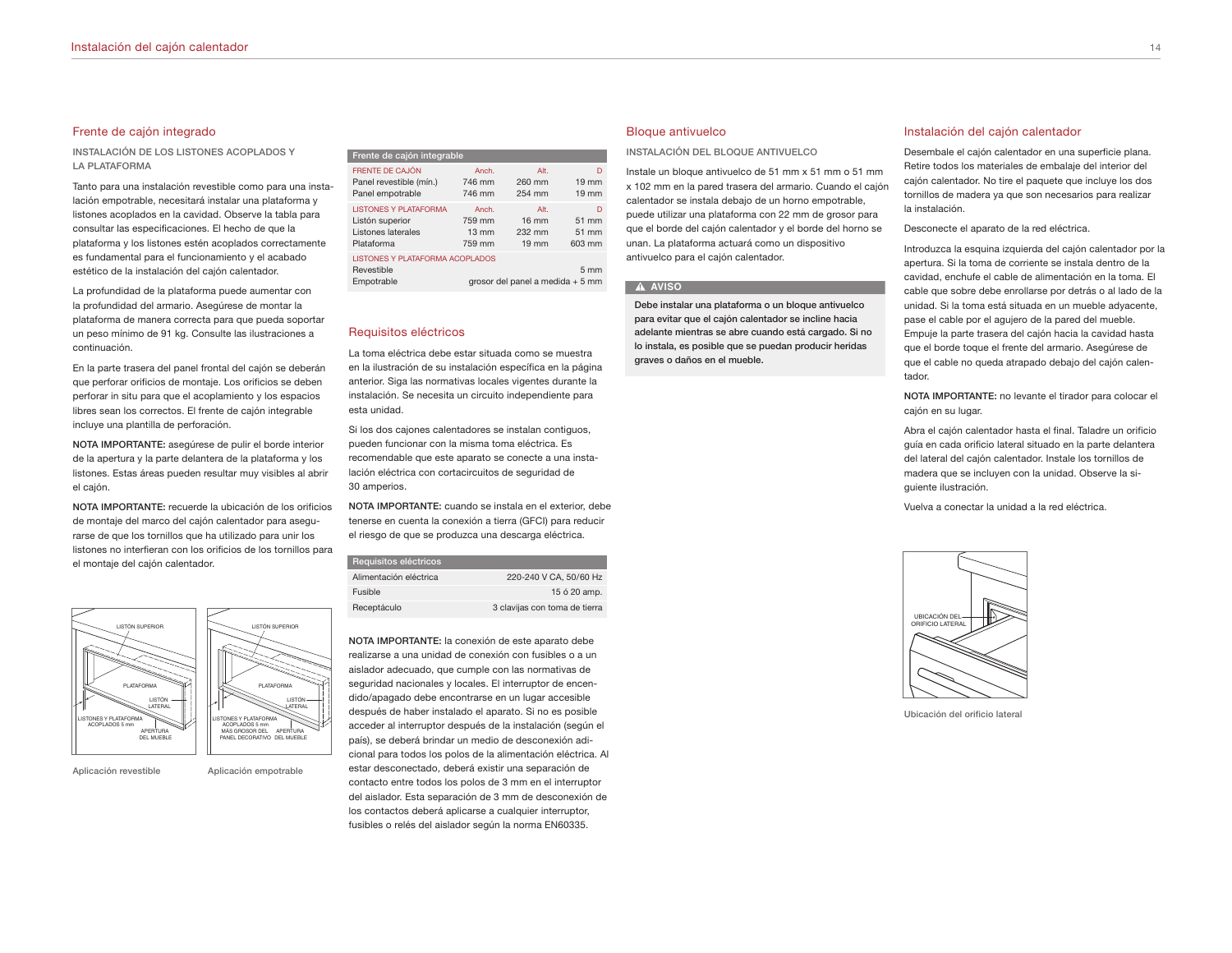# Localización y solución de problemas

**NOTA IMPORTANTE:** si el cajón calentador no funciona correctamente, siga estos pasos de localización y solución de problemas:

- Compruebe que el cajón calentador esté conectado al suministro eléctrico.
- Compruebe las conexiones eléctricas para asegurarse de que la instalación se ha llevado a cabo de manera correcta.
- Consulte la guía de localización y solución de problemas en la guía de uso y mantenimiento del cajón calentador Wolf.
- Si el cajón calentador sigue sin funcionar, póngase en contacto con su distribuidor de Wolf. No intente realizar ninguna reparación en el cajón calentador. Wolf no se hace responsable de las tareas de mantenimiento que deban realizarse para corregir una instalación defectuosa.

# Información de mantenimiento

Si necesita recurrir a un servicio técnico para una reparación, conserve la alta calidad de su cajón calentador poniéndose en contacto con el distribuidor de Wolf.

Le recomendamos que anote la referencia del modelo y el número de serie del cajón calentador cuando llame para solicitar ayuda. Esta información aparece en la placa de datos del producto situada en la parte izquierda delantera del armario interior. Para ver la placa de datos, es necesario abrir el cajón totalmente. Consulte la ilustración de la página 11 para ubicar la placa de datos.

La información y las imágenes que se incluyen en esta guía son propiedad de Wolf Appliance, Inc. Este documento y la información y las imágenes que en él se incluyen no puede copiarse ni utilizarse total ni parcialmente sin el consentimiento por escrito de Wolf Appliance, Inc. ©Wolf Appliance, Inc. Todos los derechos reservados.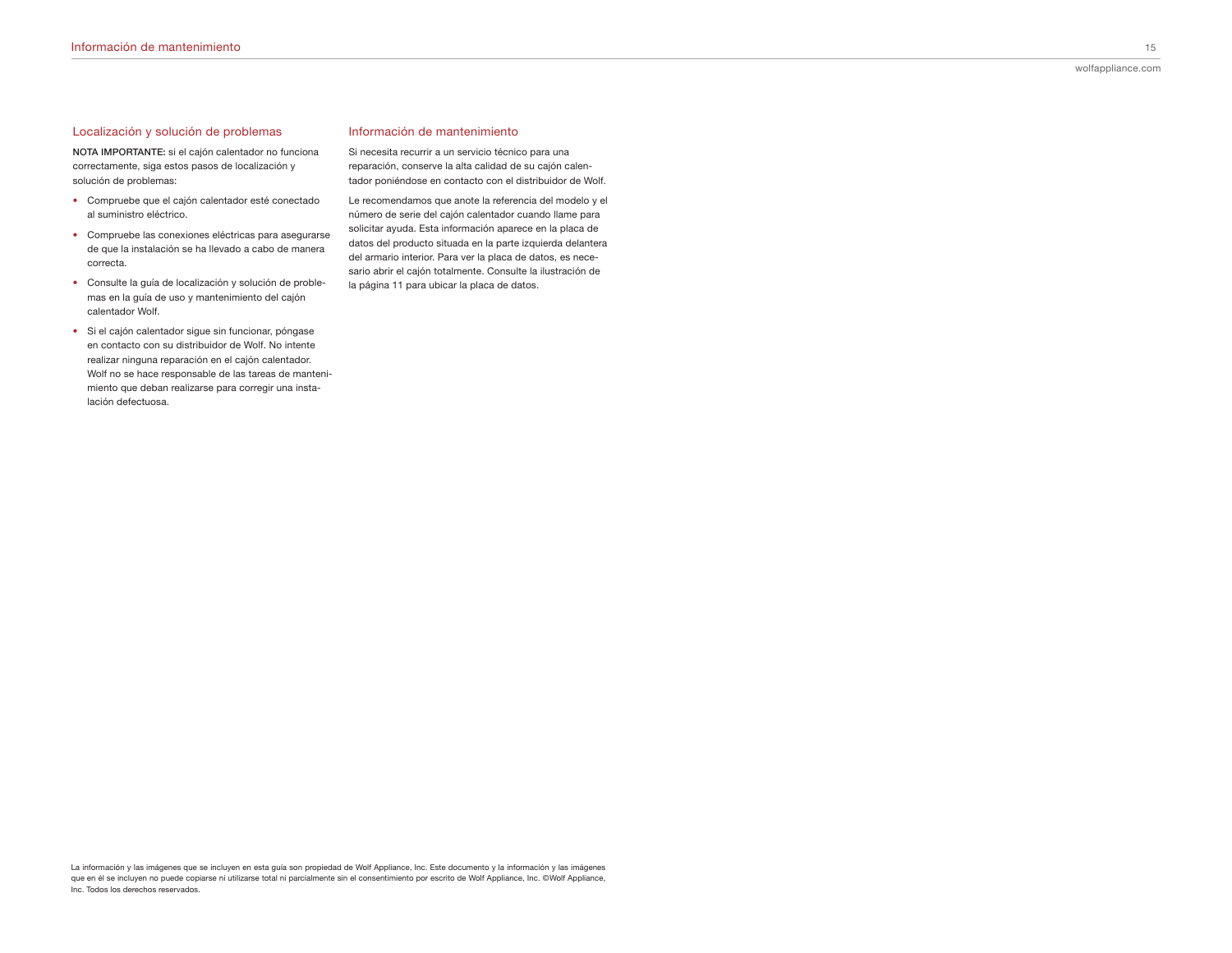# Remarque importante

Pour garantir une utilisation sûre et efficace des équipements Wolf, veuillez faire particulièrement attention aux mentions mises en évidence tout au long de ce guide, notamment :

**REMARQUE IMPORTANTE met l'accent sur un renseignement particulièrement important.**

**MISE EN GARDE signale un danger qui pourrait causer une blessure mineure ou endommager le produit si vous ne suivez pas les instructions.**

**AVERTISSEMENT signale un danger qui pourrait causer des blessures graves voire fatales si vous ne prenez pas certaines précautions.**



WOLF® est une marque déposée de Wolf Appliance, Inc.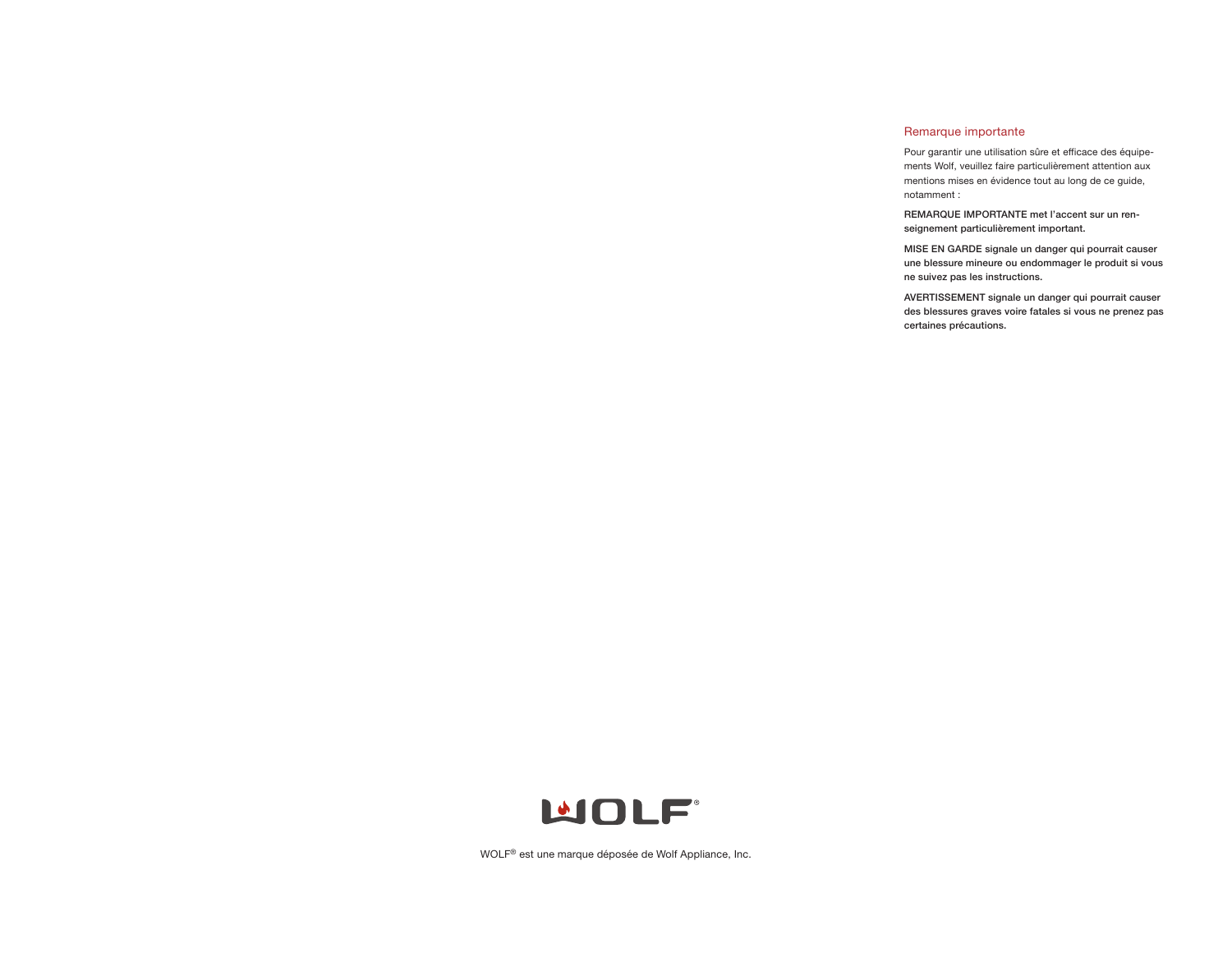# Installation du tiroir chauffant

**REMARQUE IMPORTANTE :** L'installation doit être effectuée par un poseur qualifié.

Lisez le guide d'installation dans son intégralité avant l'installation et conservez-le pour consultation ultérieure par le technicien local. Le propriétaire doit conserver ce guide pour référence ultérieure.

Tous questions ou problèmes d'installation du tiroir chauffant devront être adressés à votre revendeur Wolf.

**REMARQUE IMPORTANTE :** Cet appareil ménager doit être installé conformément à tous les codes locaux. La tension, la fréquence et l'ampérage appropriés doivent être fournis à cet appareil à partir d'un circuit spécial, mis à la terre et protégé par un disjoncteur ou un fusible à fusion temporisée adapté à l'intensité de courant requise. La tension, la fréquence et l'ampérage requis sont indiqués sur la plaque des caractéristiques du produit.

Consignez la référence de modèle et le numéro de série avant d'installer le tiroir chauffant. Ces deux numéros figurent sur la plaque des caractéristiques du produit située sur la partie avant gauche de la base de l'élément intérieur. Pour accéder à la plaque des caractéristiques, vous devez ouvrir complètement le tiroir. Reportez-vous à l'illustration ci-après.



**Emplacement de la plaque des caractéristiques.**

| Tiroir chauffant Wolf |          |
|-----------------------|----------|
| Référence de modèle   | ICBWWD30 |
| Numéro de série       |          |

#### Avant de commencer

- C'est au poseur qu'incombe la responsabilité de l'installation.
- Le modèle ICBWWD30 doit être posé avec une façade de tiroir Wolf en acier inoxydable ou intégrée. Assurezvous de disposer de la façade accessoire requise dans le cas de votre installation. Les instructions d'installation sont fournies avec la façade.
- Assurez-vous que les éléments de cuisine satisfont aux exigences minimales en termes de dimensions pour votre installation particulière.
- Vérifiez auprès des prestataires de services d'électricité locaux les codes électriques qui s'appliquent dans votre secteur. Ces codes locaux varient. L'installation, les raccordements électriques et la mise à la terre doivent se conformer aux codes applicables.
- Cet appareil doit être correctement mis à la terre. Reportez-vous à la rubrique Configuration électrique, page 20.
- Assurez-vous de disposer de tous les outils et matériaux nécessaires à une installation adéquate.

**OUTILS ET MATÉRIAUX REQUIS**

- Morceau de bois d'au moins 19 mm d'épaisseur pour constituer une plate-forme solide soutenant le tiroir chauffant qui doit pouvoir supporter 91 kg
- Vis à bois et matériel pour installer la plate-forme
- Morceau de bois de 51 mm x 51 mm ou 51 mm x 102 mm pour le système anti-basculement
- Scie électrique
- Niveau
- Perceuse et mèche de 1,6 mm, mèche de 13 mm également dans le cas d'une façade de tiroir intégrée
- Tournevis pour tête Phillips
- 2 vis à bois (fournies)
- Tasseaux de bois (en option)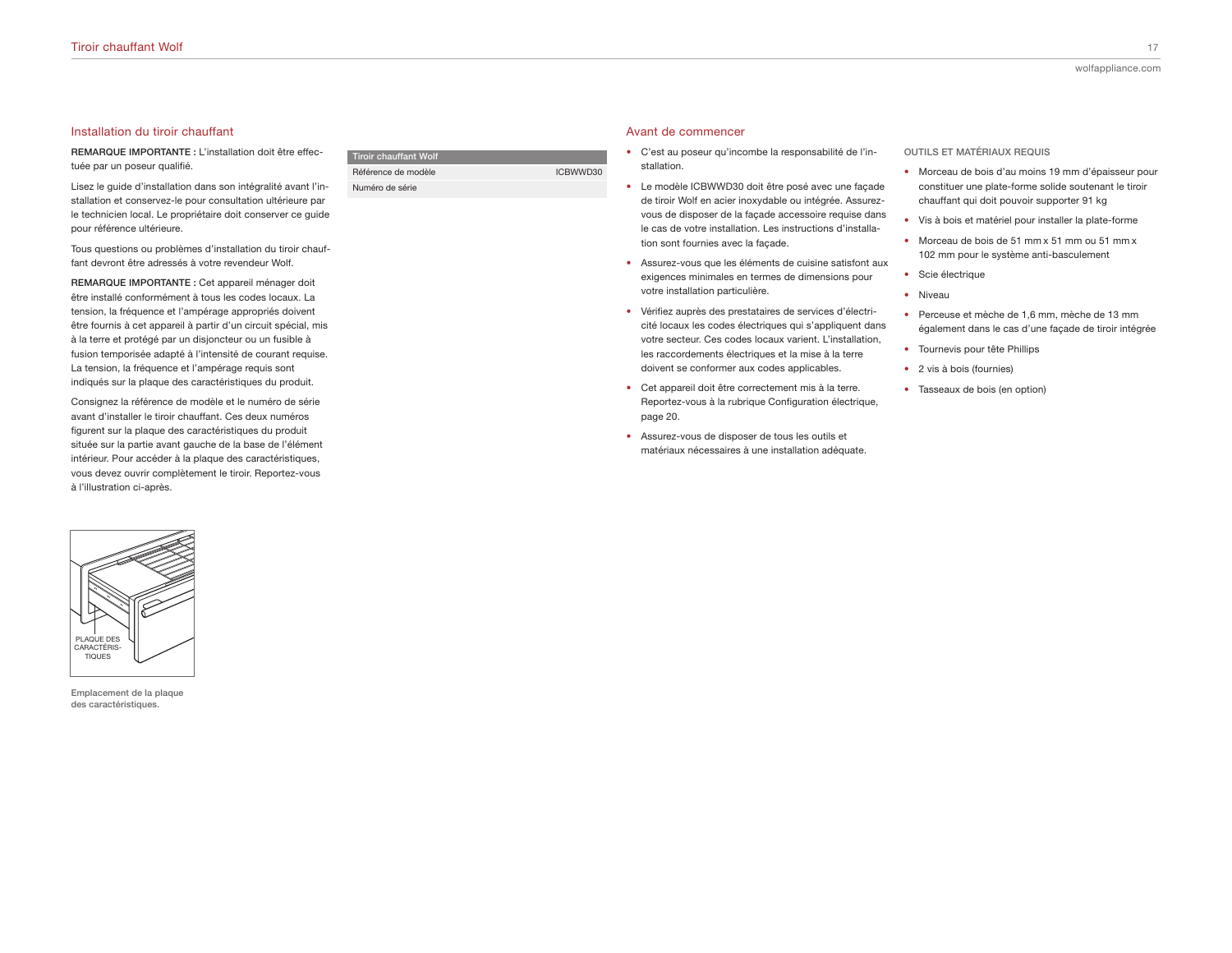#### Remarques concernant l'installation

#### **MODÈLE ICBWWD30**

- Le modèle ICBWWD30 doit être posé avec une façade de tiroir Wolf en acier inoxydable ou intégrée. Les instructions d'installation sont fournies avec la façade.
- La plate-forme du tiroir chauffant doit pouvoir supporter une charge de 91 kg.
- La plate-forme du tiroir chauffant doit se trouver à au moins 25 mm au-dessus de la plinthe pour permettre le chevauchement de la moulure du tiroir chauffant.
- Pour les installations sous plan de travail, nous recommandons une distance de 597 mm entre la base de l'ouverture du tiroir chauffant et le sol.

#### **INSTALLATIONS COMBINÉES**

- Le modèle ICBWWD30 peut être posé avec un four et/ou un four micro-ondes encastrable Wolf. Un espace supplémentaire peut être requis entre les ouvertures du tiroir chauffant et du four. Afin de permettre à la moulure du tiroir chauffant et à la moulure du four de se rejoindre, vous pouvez utiliser une plate-forme de 22 mm pour séparer les deux ouvertures. Elle servira d'appui au four et de dispositif antibasculement au tiroir chauffant. Un système antibasculement peut être installé à l'arrière de l'élément en guise de plate-forme. Si le tiroir chauffant est installé au-dessus d'un four, une plate-forme de 22 mm est requise pour empêcher le chevauchement.
- Le modèle ICBWWD30 peut être posé avec une plaque de cuisson ou un entablement à brûleurs étanches Wolf. Prévoyez un espace suffisant pour les raccordements du gaz et les branchements électriques de la plaque de cuisson.
- Le modèle ICBWWD30 peut également être installé à côté ou au-dessus d'un autre tiroir chauffant Wolf.

**REMARQUE IMPORTANTE :** Pour les installations combinées, consultez les instructions d'installation fournies avec les autres produits Wolf pour plus de détails.

#### Choix de façades de tiroir Modèle ICBWWD30

**REMARQUE IMPORTANTE :** Le modèle ICBWWD30 doit être posé avec une façade de tiroir Wolf en acier inoxydable ou intégrée.

Il est conseillé d'avoir recours à une façade de tiroir Pro ou Série E avec poignée. Ces façades sont conçues sur la plate-forme de façades de Série E et sont vendues avec une poignée tubulaire, incurvée ou Pro.

Les façades de tiroir pro avec la poignée Pro sont conçues pour être installées sous un entablement à brûleurs étanche de sorte que la façade soit correctement alignée sur l'avant de l'entablement.

Pour de plus amples renseignements sur la façade intégrée, reportez-vous à la page 20.

**DIMENSIONS HORS TOUT**



| Facade de tiroir et poignée |                 |        |
|-----------------------------|-----------------|--------|
| SÉRIE L                     | А               | в      |
| Poignée tubulaire           | $22 \text{ mm}$ | 89 mm  |
| SÉRIE E                     | А               | в      |
| Poignée incurvée            | 29 mm           | 70 mm  |
| Poignée tubulaire           | 29 mm           | 89 mm  |
| SÉRIE PRO                   | А               | в      |
| 25 mm Poignée épaisse / Pro | 29 mm           | 89 mm  |
| 51 mm Poignée épaisse / Pro | 54 mm           | 114 mm |

Les dimensions peuvent varier de ±3 mm.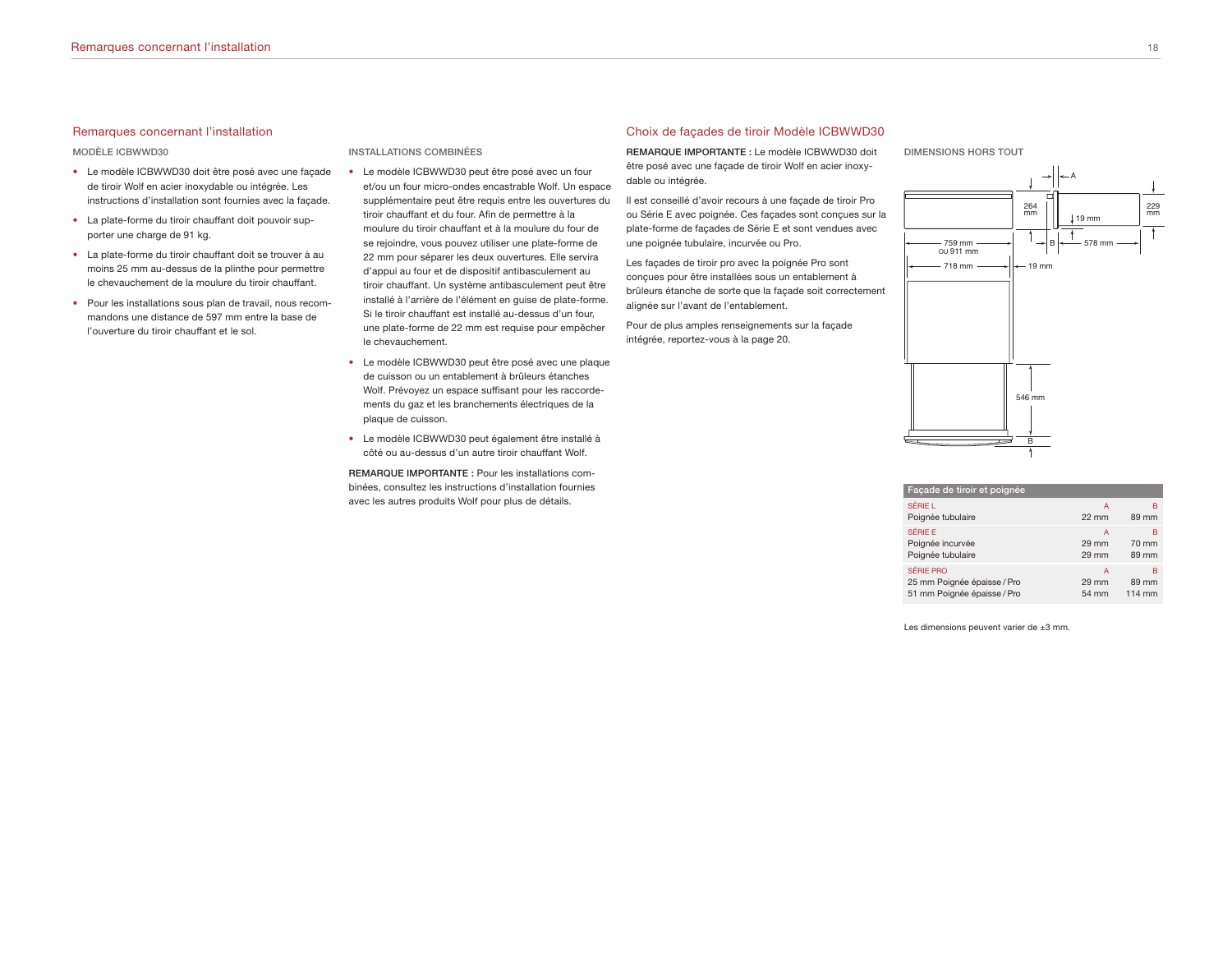# Modèle ICBWWD30 avec façade de tiroir Série E ou L

**INSTALLATION SOUS PLAN DE TRAVAIL**



\*Les dimensions doivent tenir compte de la hauteur du système antibasculement et du chevauchement de la façade. La ligne en pointillés représente le profil de l'appareil.

REMARQUE : Sauf si vous utilisez des éléments de cuisine d'une profondeur supérieure à 610 mm, il est recommandé de placer l'alimentation électrique dans un élément adjacent, à portée du conduit.

# Modèle ICBWWD30 avec façade de tiroir Pro

**INSTALLATION AVEC ENTABLEMENT À BRÛLEURS ÉTANCHES**



**VUE LATÉRALE** 

VUE DE FACE

REMARQUE : Sauf si vous utilisez des éléments de cuisine d'une profondeur supérieure à 610 mm, il est recommandé de placer l'alimentation électrique dans un élément adjacent, à portée du conduit. La ligne en pointillés représente le profil de l'appareil.

### Modèle ICBWWD30 avec façade de tiroir Série E

**INSTALLATION AVEC PANNEAU D'AFFLEUREMENT SOUS PLAN DE TRAVAIL**



VUE LATÉRALE

VHE DE FACE

\*Les dimensions doivent tenir compte de la hauteur du système antibasculement et du chevauchement de la façade. La ligne<br>en pointiliés représente le profil de l'appareil.

*REMARQUE : Sauf si vous utilisez des éléments de cuisine d'une profondeur supérieure à 610 mm, il est recommandé* de placer l'alimentation électrique dans un élément adjacent, à portée du conduit.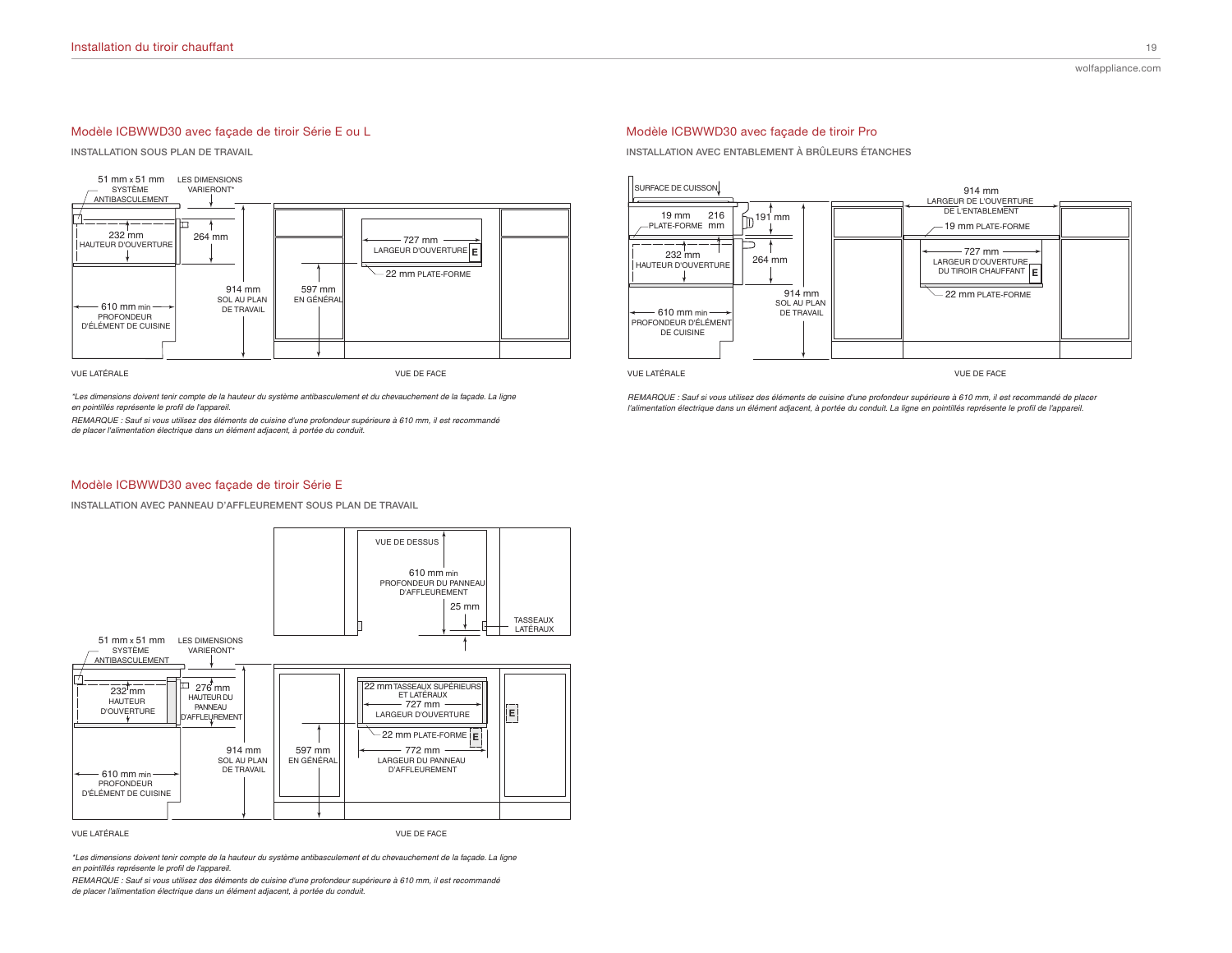# Façade de tiroir intégrée

**INSTALLATION DES TASSEAUX ET DE LA PLATE-FORME ENCASTRÉS**

Pour une installation de tiroir avec panneau d'habillage ou d'affleurement, vous devrez installer dans l'ouverture une plate-forme et des tasseaux encastrés. Reportez-vous au tableau pour les spécifications. La fonction et l'apparence de l'installation du tiroir chauffant reposent notamment sur un bon encastrement de la plate-forme et des tasseaux.

La profondeur de la plate-forme peut augmenter en fonction de la profondeur de l'élément de cuisine. Assurezvous de monter solidement la plate-forme de sorte qu'elle puisse supporter une charge minimale de 91 kg. Reportezvous aux illustrations ci-après.

Les trous de montage doivent être percés à l'arrière de la façade de tiroir. Les trous devront être percés sur place pour garantir un ajustement et des espacements parfaits. Un gabarit pour le perçage est fourni avec la façade de tiroir intégrée.

**REMARQUE IMPORTANTE :** Assurez-vous de procéder à la finition de la tranche intérieure de l'ouverture et de l'avant de la plate-forme et des tasseaux. En effet, ces zones seront visibles lorsque le tiroir sera ouvert.

**REMARQUE IMPORTANTE :** Repérez l'endroit des trous de montage du cadre du tiroir chauffant afin de vous assurer que les vis utilisées pour fixer les tasseaux ne bouchent pas les trous des vis utilisées pour monter le tiroir chauffant.



**Version avec panneau d'habillage.**

**Version avec panneau d'affleurement.**

| Facade de tiroir intégrée                                                                                                        |                                     |                                                   |                                         |
|----------------------------------------------------------------------------------------------------------------------------------|-------------------------------------|---------------------------------------------------|-----------------------------------------|
| <b>FACADE DE TIROIR</b><br>Panneau d'habillage (min)<br>Panneau d'affleurement                                                   | ı.<br>746 mm<br>746 mm              | н<br>260 mm<br>254 mm                             | P<br>$19 \text{ mm}$<br>$19 \text{ mm}$ |
| <b>TASSFAUX FT PLATE-FORME</b><br>Tasseau supérieur<br>Tasseaux latéraux<br>Plate-forme                                          | 759 mm<br>$13 \text{ mm}$<br>759 mm | н<br>$16 \text{ mm}$<br>232 mm<br>$19 \text{ mm}$ | D<br>51 mm<br>51 mm<br>603 mm           |
| TASSEAUX ET LA PLATE-FORME ENCASTRÉS<br>Panneau d'habillage<br>5 <sub>mm</sub><br>Panneau d'affleurement<br>épaisseur du panneau |                                     |                                                   |                                         |

sur mesure + 5 mm

#### Configuration électrique

L'emplacement de la prise électrique doit être conforme à l'illustration correspondant à votre installation particulière de la page précédente. Conformez-vous aux ordonnances et aux codes locaux lorsque vous installez la prise. Il est nécessaire d'avoir un circuit indépendant, alimentant uniquement cet appareil ménager.

Deux tiroirs chauffants installés côte à côte peuvent utiliser la même prise électrique. Un disjoncteur de 30 A est requis pour ce type d'installation.

**REMARQUE IMPORTANTE :** Dans le cas d'une installation extérieure, un disjoncteur de fuite à la terre (GFCI) est requis pour minimiser le risque de choc électrique.

| 220-240 V c.a., 50/60 Hz   |
|----------------------------|
| 15 ou 20 A                 |
| prise avec mise à la terre |
|                            |

**REMARQUE IMPORTANTE :** Le branchement de cet appareil ménager doit se faire par le biais d'une prise avec fusible de protection ou un sectionneur adapté conformément à la règlementation nationale et locale en matière de sécurité électrique. On doit pouvoir accéder facilement à l'interrupteur une fois l'appareil ménager installé. Si ce n'est pas le cas, il faudra, en fonction de la réglementation en vigueur dans le pays, fournir un moyen supplémentaire de déconnecter tous les pôles de l'alimentation. Une fois déconnecté, il doit y avoir une distance de 3 mm entre les contacts des pôles dans le sectionneur. Cet écart de 3 mm entre les contacts des pôles doit s'appliquer à tout sectionneur, fusible ou relais conformément à la norme EN60335.

#### Système antibasculement

**INSTALLATION DU SYSTÈME ANTIBASCULEMENT**

Installez le système antibasculement de 51 mm x 51 mm ou 51 mm x 102 mm contre la paroi arrière de l'élément de cuisine. Lorsque le tiroir chauffant est installé au-dessous d'un four encastré, vous pouvez utiliser une plate-forme de 22 mm d'épaisseur pour permettre aux moulures du tiroir chauffant et du four de se rejoindre. La plate-forme servira de dispositif antibasculement au tiroir chauffant.

#### **A AVERTISSEMENT**

**Un système ou une plate-forme antibasculement doit être installé(e) pour empêcher le tiroir chauffant de basculer vers l'avant lorsque vous l'ouvrez alors qu'il est chargé. Le non-respect de cette recommandation peut entraîner des blessures et des dommages de l'élément de cuisine.**

#### Installation du tiroir chauffant

Déballez le tiroir chauffant sur une surface plane. Enlevez tout le matériel d'emballage de l'intérieur du tiroir chauffant. Ne jetez pas le paquet contenant les deux vis à bois requises pour l'installation.

Coupez le courant à la prise électrique.

Faites glisser le coin gauche du tiroir chauffant dans l'ouverture. Si la prise électrique est installée dans l'ouverture, branchez le cordon dans la prise. Repliez l'excès de cordon derrière ou à côté de l'appareil. Si la prise est située dans un élément de cuisine adjacent, faites passer le cordon électrique par l'orifice ménagé dans la paroi de l'élément. Repoussez le tiroir dans l'ouverture jusqu'à ce que la moulure rejoigne l'avant de l'élément. Assurez-vous que le cordon électrique ne se coince pas sous le tiroir chauffant.

**REMARQUE IMPORTANTE :** Ne soulevez pas la poignée pour pousser le tiroir en place.

Ouvrez complètement le tiroir chauffant. Percez un avanttrou dans chaque trou latéral situé vers l'avant, de chaque côté du tiroir chauffant. Posez les vis à bois fournies avec l'appareil. Reportez-vous à l'illustration ci-après.

Rétablissez le courant à la prise électrique.



**Emplacement du trou latéral.**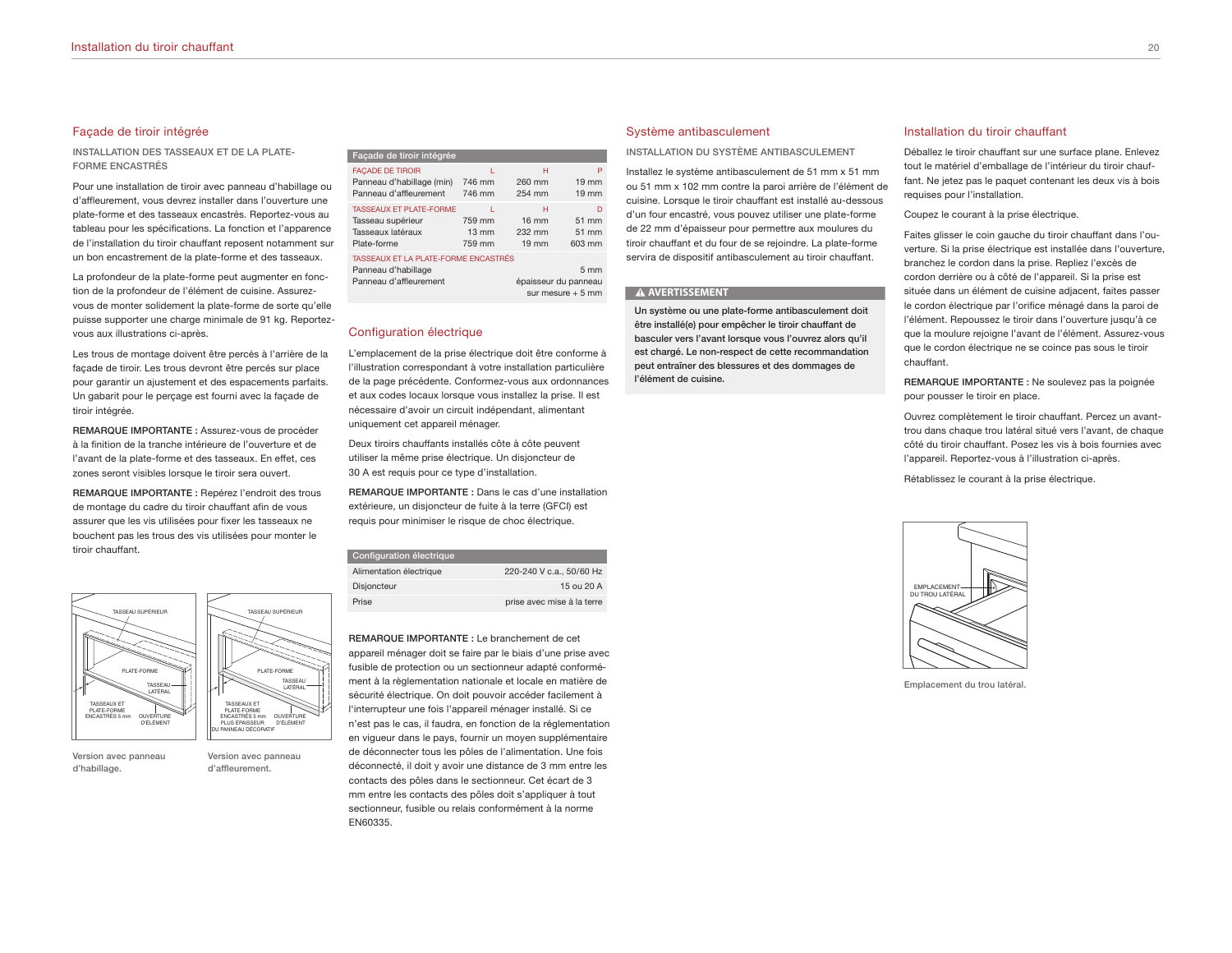**REMARQUE IMPORTANTE :** Si le tiroir chauffant ne fonctionne pas correctement, suivez les étapes de dépistage des pannes suivantes :

- Vérifiez si l'alimentation électrique est raccordée au tiroir chauffant.
- Vérifiez les branchements électriques afin de vous assurer que l'installation a été effectuée correctement.
- Suivez les procédures de dépistage des pannes décrites dans le guide d'utilisation et d'entretien du tiroir chauffant Wolf.
- Si le tiroir chauffant ne fonctionne toujours pas, contactez votre revendeur Wolf. N'essayez pas de réparer vous-même le tiroir chauffant. Wolf ne peut être tenue responsable des dépannages requis en raison d'une mauvaise installation.

#### Service après-vente

Si un service après-vente est nécessaire, faites appel à un revendeur Wolf afin de préserver la qualité inhérente à votre tiroir chauffant.

Lorsque vous contactez le service après-vente, vous devez fournir la référence de modèle et le numéro de série du tiroir chauffant. Ces deux numéros figurent sur la plaque des caractéristiques du produit située sur la partie avant gauche de la base de l'élément intérieur. Pour accéder à la plaque des caractéristiques, vous devez ouvrir complètement le tiroir. Pour repérer l'emplacement de la plaque des caractéristiques, reportez-vous à la figure page 17.

Les informations et les images contenues dans ce guide sont protégées par des droits d'auteur et sont la propriété de Wolf Appliance, Inc. Ni le guide, ni ces informations et images ne peuvent être copiés ou utilisés, en partie ou en totalité, sans l'autorisation écrite expresse de Wolf Appliance, Inc. © Wolf Appliance, Inc. tous droits réservés.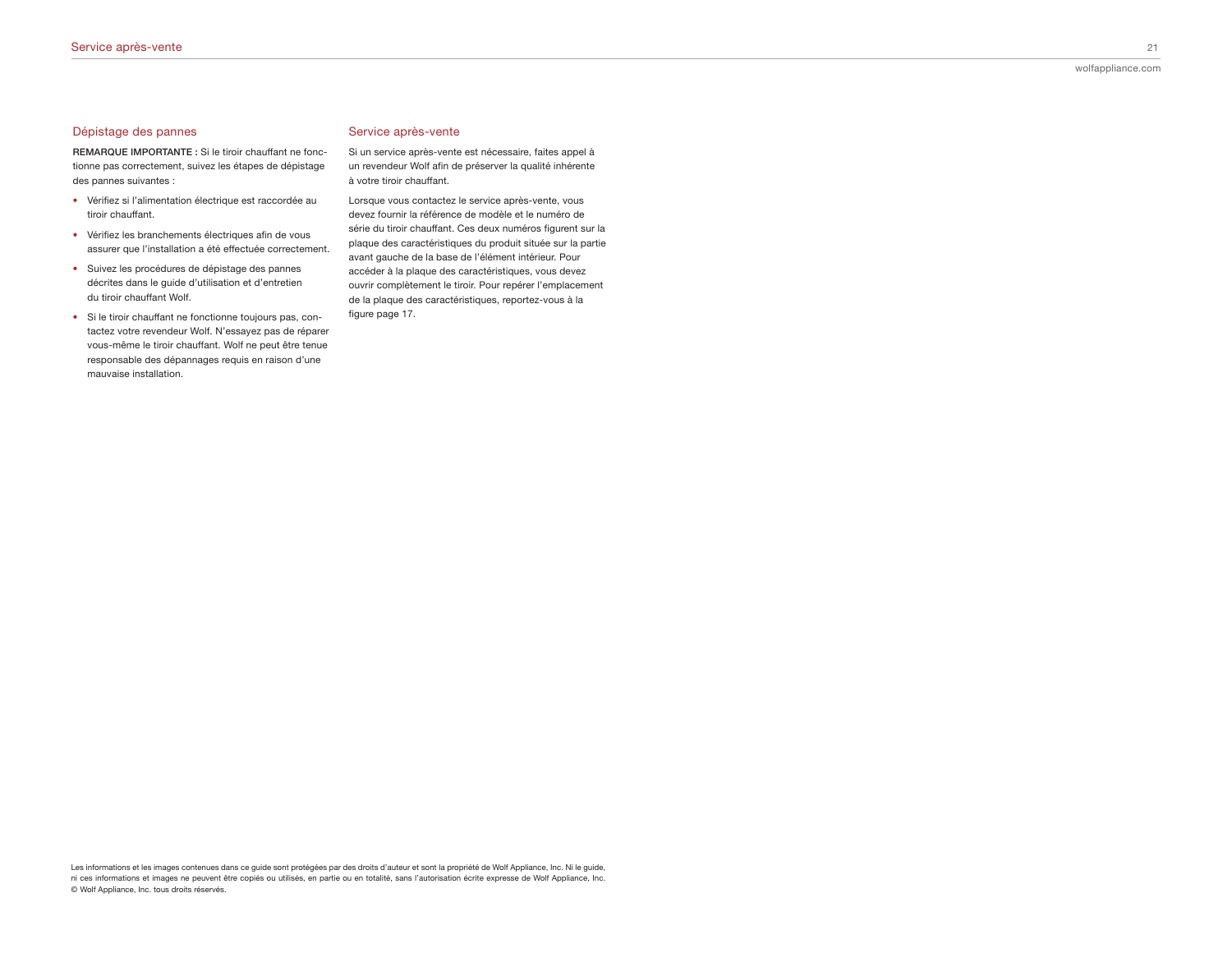# Nota importante

Per garantire un utilizzo sicuro ed efficiente dei dispositivi Wolf, prendere nota delle informazioni evidenziate nella guida:

**NOTA IMPORTANTE: evidenzia le informazioni che sono particolarmente importanti.**

**ATTENZIONE: segnala una situazione con possibili lesioni minori o danni al prodotto qualora non ci si attenga a queste istruzioni.**

**AVVERTENZA: indica un pericolo che potrebbe causare gravi lesioni o morte, qualora non ci si attenga alle precauzioni.**



WOLF® è un marchio registrato di Wolf Appliance, Inc.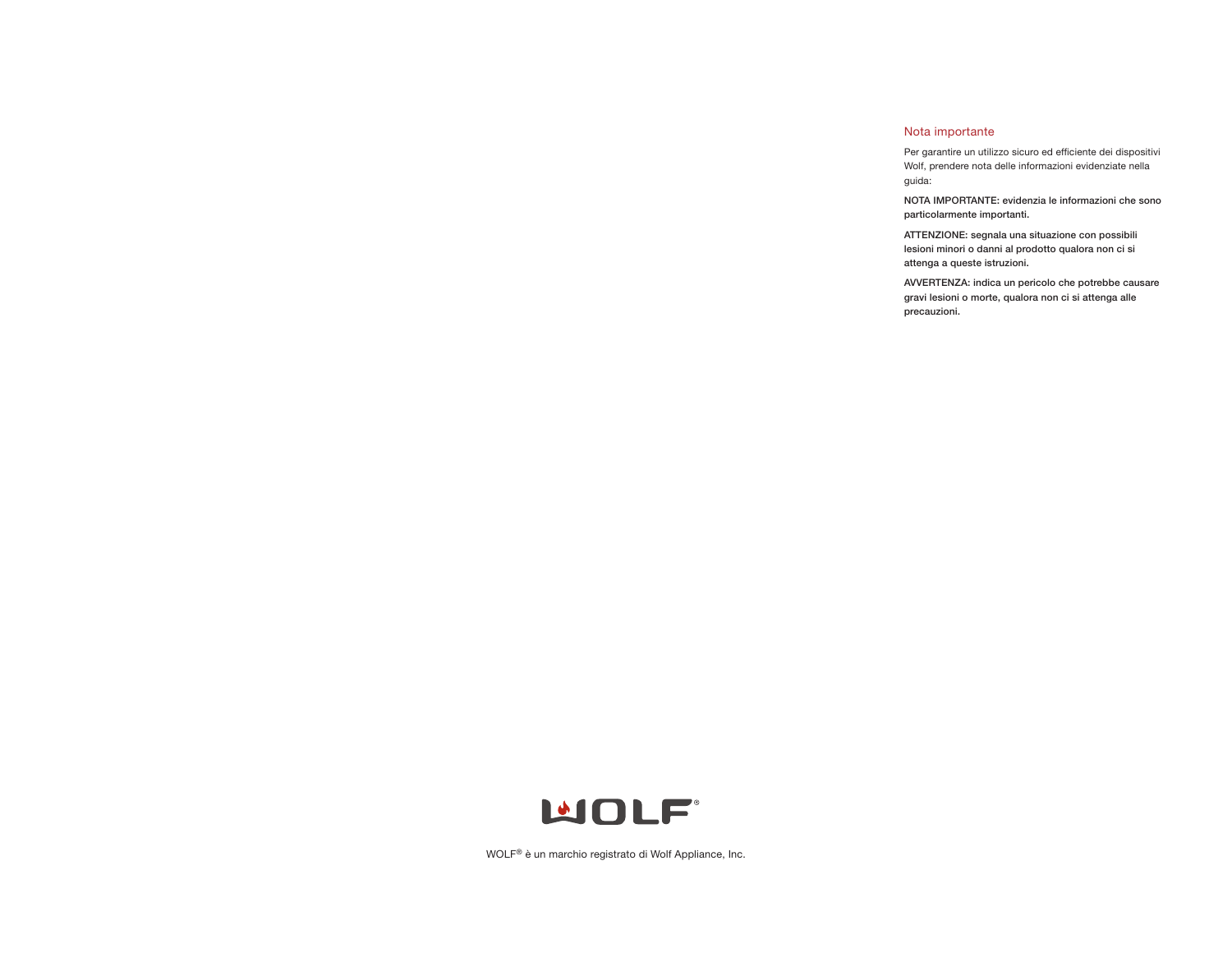#### Installazione del cassetto scaldavivande

**NOTA IMPORTANTE:** questa installazione deve essere completata da un installatore qualificato.

Leggere interamente la presente guida prima di procedere all'installazione e conservarla come riferimento per l'installatore. Sarà cura del proprietario conservare la presente guida per l'installazione per riferimenti futuri.

In caso di domande o problemi relativi all'installazione del cassetto scaldavivande rivolgersi al proprio rivenditore Wolf.

**NOTA IMPORTANTE:** questo elettrodomestico deve essere installato in conformità con i codici locali. L'elettrodomestico deve essere alimentato alla tensione, frequenza e corrente corrette tramite un circuito dotato di adeguata messa a terra, protetto da un interruttore generale di adeguate dimensioni o da un fusibile ritardato. I valori corretti di tensione, frequenza e corrente sono elencati sull'etichetta identificativa del prodotto.

Registrare il modello e il numero di matricola prima di installare lo scaldavivande. Entrambi i numeri sono elencati sull'etichetta identificativa del prodotto, situata sulla parte anteriore sinistra dell'involucro interno. Per accedere all'etichetta identificativa occorre aprire completamente il cassetto. Fare riferimento alla figura di seguito.



**Posizione dell'etichetta identificativa.**

# **Cassetto** scaldavivande **W** Numero del modello **ICBWWD30** Numero di serie

# Prima di cominciare

- Un'installazione corretta è responsabilità dell'installatore.
- È possibile installare il modello ICBWWD30 con un cassetto Wolf in acciaio inossidabile o con mascherina integrata. Verificare che la mascherina integrata accessoria sia adeguata all'installazione. Le istruzioni per l'installazione sono incluse con la mascherina del cassetto.
- Accertarsi che le dimensioni dei pensili rispettino i requisiti minimi per l'installazione.
- Rivolgersi agli enti di servizio locali per conoscere le norme relative agli impianti elettrici vigenti nella propria area. Le norme variano. Installazione, connessioni elettriche e messa a terra devono essere conformi alle normative di pertinenza.
- Questo elettrodomestico deve avere un'adeguata messa a terra. Consultare la sezione Requisiti elettrici a pagina 26.
- Servirsi degli strumenti e del materiale adeguati per una corretta installazione.

**ATTREZZI E MATERIALE RICHIESTI**

- Il legno che sostiene la piattaforma del cassetto scaldavivande deve avere uno spessore minimo di 19 mm e deve essere in grado di sostenere un peso di 91 kg
- Viti per legno e bulloneria per installare la piattaforma
- Legno per il blocco antiribaltamento 51 mm x 51 mm o 51 mm x 102 mm
- Sega elettrica
- Livella
- Trapano con punta da 1,6 mm e punta da 13 mm per l'applicazione della mascherina integrata del cassetto
- Cacciavite a croce
- 2 viti per legno (in dotazione)
- Tacchetti in legno (opzionale)

wolfappliance.com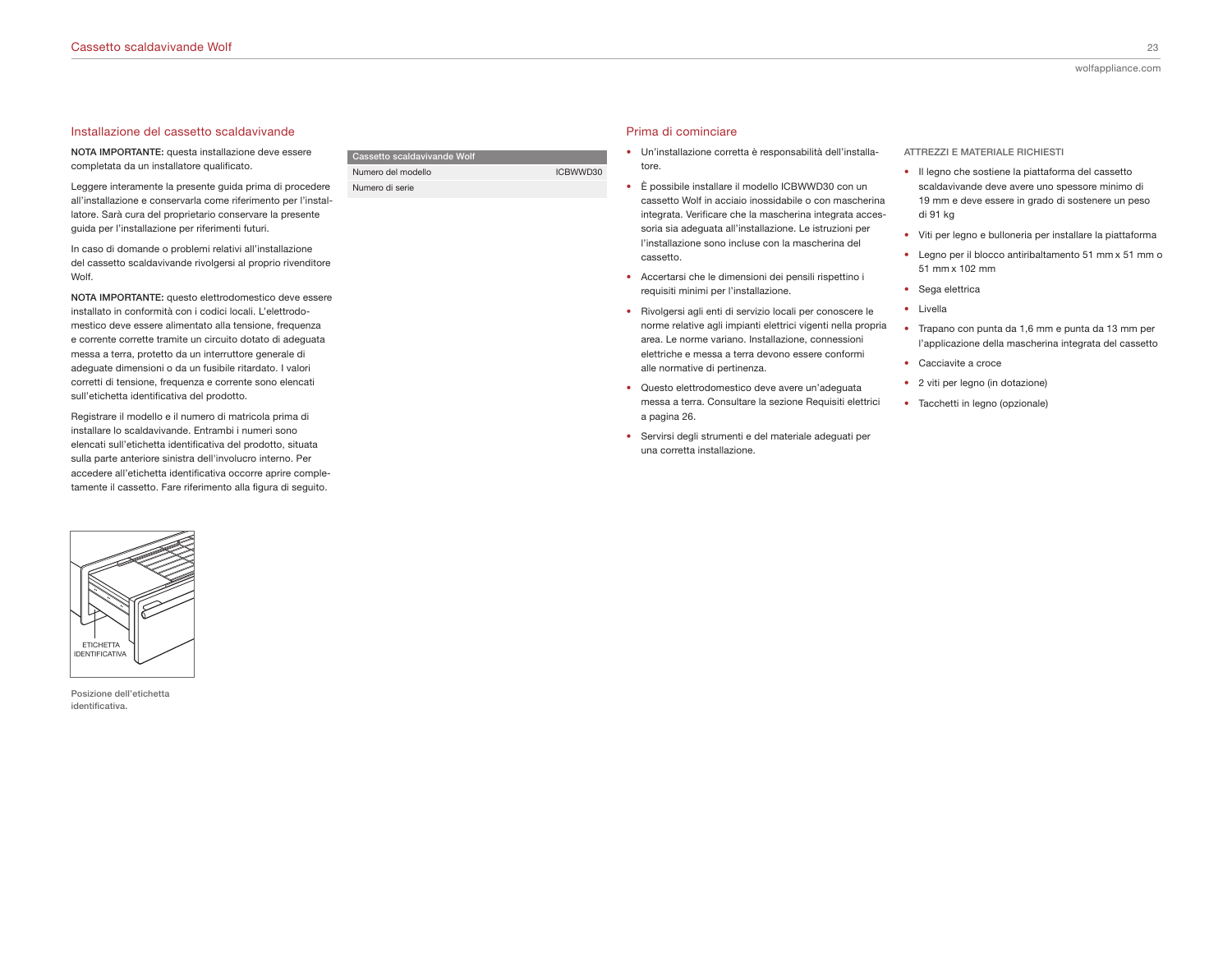# Considerazioni sull'installazione

#### **MODELLO ICBWWD30**

- Installare il modello ICBWWD30 con un cassetto Wolf in acciaio inossidabile o con mascherina integrata. Le istruzioni per l'installazione sono incluse con la mascherina del cassetto.
- La piattaforma del cassetto deve poter sostenere un peso massimo di 91 kg.
- Calcolare uno spazio minimo di 25 mm sopra lo zoccolo per consentire la sovrapposizione della rifinitura del cassetto scaldavivande.
- Per installazioni sotto il piano di lavoro, si consiglia una distanza di 597 mm dal fondo dell'incasso al pavimento.

**INSTALLAZIONI A COMBINAZIONE**

- È possibile installare il modello ICBWWD30 con un forno a incasso Wolf e/o un microonde. Potrebbe essere necessario uno spazio maggiore tra il cassetto scalda-vivande e gli incassi per i forni. Per garantire un'adeguata corrispondenza tra la rifinitura del cassetto scaldavivande e quella del forno, occorre usare una piattaforma da 22 mm per separare le due aperture. Questo funge da piattaforma di supporto per il forno e da dispositivo antiribaltamento per il cassetto scaldavivande. È possibile installare un blocco antiribaltamento nella parte posteriore del pensile al posto della piattaforma. Se il cassetto scaldavivande viene installato sopra un forno, occorre disporre di una piattaforma da 22 mm per garantire lo spazio necessario per la sovrapposizione.
- È possibile installare il modello ICBWWD30 sotto un piano cottura Wolf o un piano cottura professionale con fornelli monopezzo. Lasciare spazio sufficiente per i collegamenti del gas ed elettrici del piano di cottura.
- Il modello ICBWWD30 può essere inoltre installato accanto o sopra a un altro cassetto scaldavivande Wolf.

**NOTA IMPORTANTE:** consultare le istruzioni per l'installazione in dotazione con gli altri prodotti Wolf per ulteriori specifiche relative alle installazioni combinate.

# ICBWWD30 opzioni per la mascherina del cassetto

**NOTA IMPORTANTE:** è possibile installare il modello ICBWWD30 con un cassetto Wolf in acciaio inossidabile o con mascherina integrata.

Si consiglia una mascherina per cassetto Pro della serie E con maniglia. Questi pannelli anteriori sono stati messi a punto sulla piattaforma del pannello della mascherina della serie E e sono disponibili con maniglia tubolare, curva o Pro.

Le mascherine per cassetti Pro con maniglia Pro sono state messe a punto per essere installate al di sotto di un piano cottura professionale con fornelli monopezzo, in modo che il pannello si allinei in maniera adeguata alla mascherina dello stesso.

Per ulteriori informazioni sulla mascherina integrata dello sportello fare riferimento a pagina 26.





| Pannello e maniglia della mascherina per cassetto |                 |        |
|---------------------------------------------------|-----------------|--------|
| <b>SERIE L</b>                                    | А               | в      |
| Maniglia tubolare                                 | $22 \text{ mm}$ | 89 mm  |
| <b>SERIE E</b>                                    | A               | в      |
| Maniglia curva                                    | 29 mm           | 70 mm  |
| Maniglia tubolare                                 | 29 mm           | 89 mm  |
| <b>SERIE PRO</b>                                  | A               | в      |
| 25 mm Maniglia spessa / Pro                       | 29 mm           | 89 mm  |
| 51 mm Maniglia spessa / Pro                       | 54 mm           | 114 mm |

Le dimensioni potrebbero variare di ± 3 mm.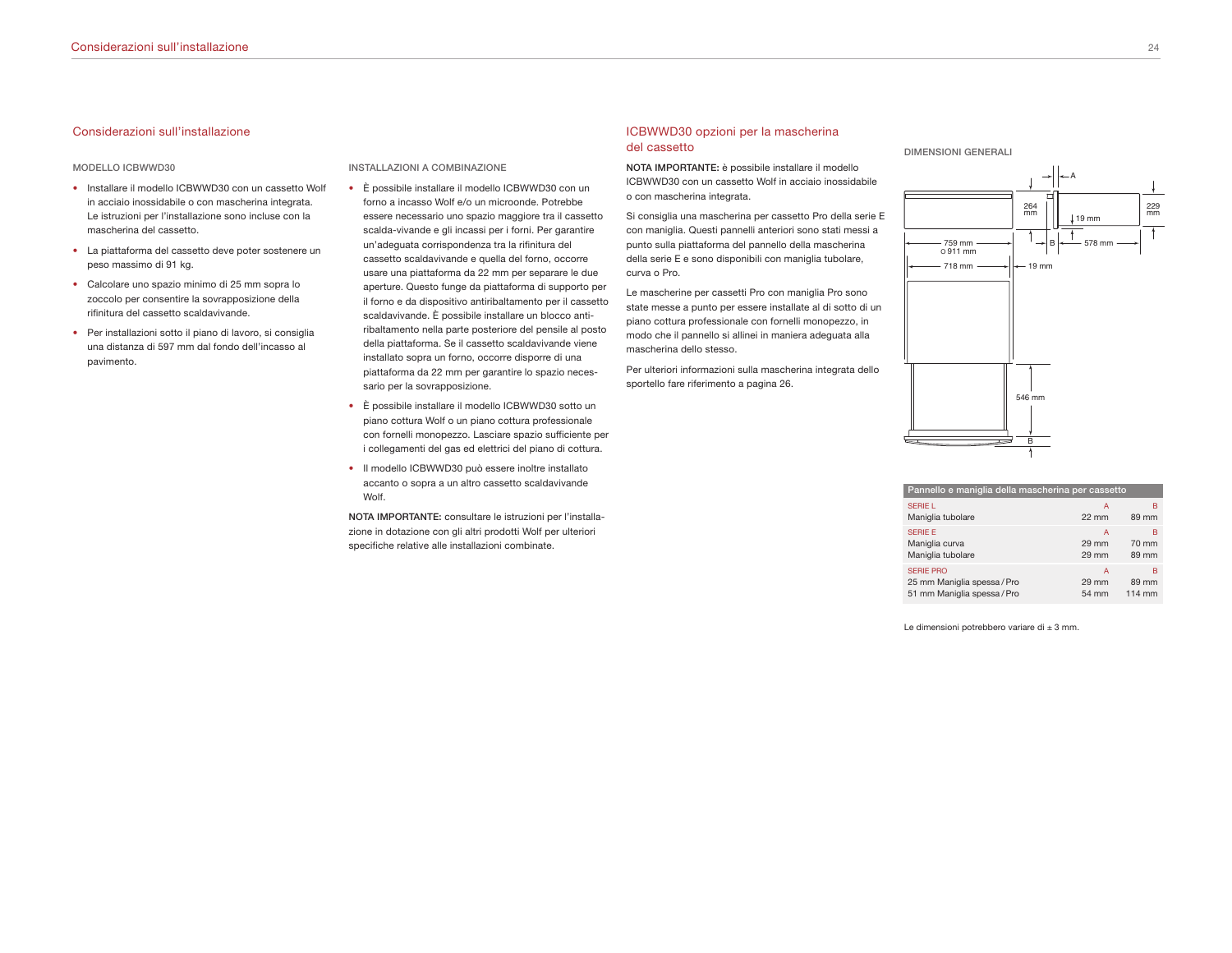# ICBWWD30 con mascherina per cassetto della serie E o L

**INSTALLAZIONE SOTTO IL PIANO DI LAVORO**



VISTA LATERALE

\*Le dimensioni devono essere adattate all'altezza del blocco antiribaltamento e della parte anteriore del cassetto sovrapposta.<br>La linea tratteggiata rappresenta il profilo dell'unità.

*NOTA: a meno che non si faccia uso di mobili con profondità superiore a 610 mm, si consiglia di effettuare l'allacciamento elettrico* del cassetto scaldavivande in un mobile adiacente.

#### ICBWWD30 con mascherina per cassetto Pro

**INSTALLAZIONE CON PIANO COTTURA PROFESSIONALE CON FORNELLI MONOPEZZO**



**VISTA LATERALE** 

**VISTA ANTERIORE** 

*NOTA: a meno che non si faccia uso di mobili con profondità superiore a 610 mm, si consiglia di effettuare l'allacciamento elettrico* del cassetto scaldavivande in un mobile adiacente. La linea tratteggiata rappresenta il profilo dell'unità.

#### ICBWWD30 con mascherina per cassetto serie E

**INSTALLAZIONE SOTTO IL PIANO DI LAVORO CON INSERTI A FILO**



VISTA LATERALE

VISTA ANTERIORE

\*Le dimensioni devono essere adattate all'altezza del blocco antiribaltamento e della parte anteriore del cassetto sovrapposta.<br>La linea tratteggiata rappresenta il profilo dell'unità.

*NOTA: a meno che non si faccia uso di mobili con profondità superiore a 610 mm, si consiglia di effettuare l'allacciamento elettrico* del cassetto scaldavivande in un mobile adjacente.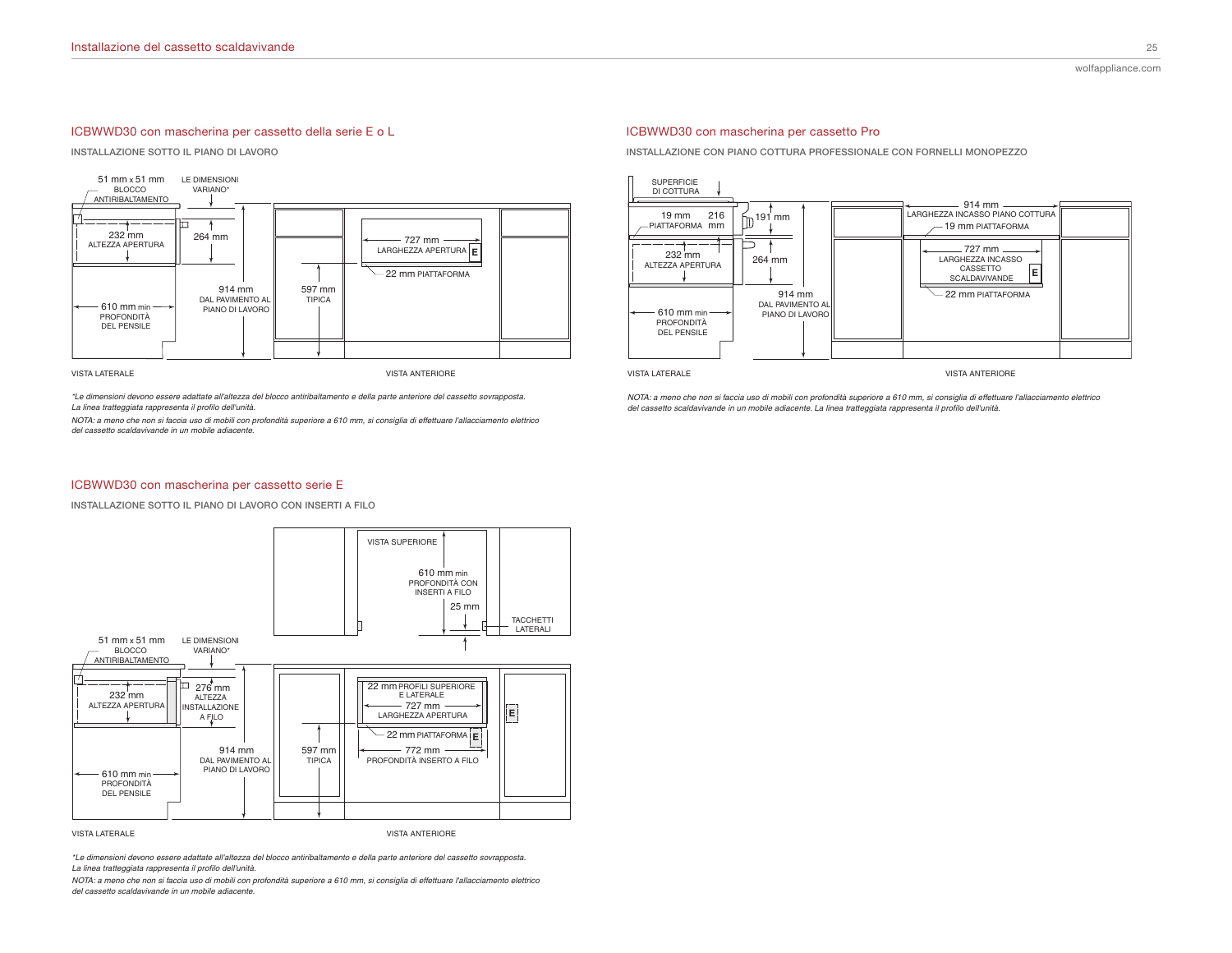#### Mascherina anteriore integrata

**INSTALLARE I TACCHETTI E LA PIATTAFORMA**

Per l'installazione a sovrapposizione o a inserto occorre installare nell'apertura una piattaforma incassata e tacchetti. Vedere la tabella per le specifiche. La rientranza adeguata della piattaforma e dei tacchetti è molto importante per la funzionalità e l'estetica dell'installazione del cassetto scaldavivande.

La profondità della piattaforma può aumentare con la profondità del pensile. Accertarsi di fissare bene la piattaforma di modo che possa sostenere un minimo di 91 kg. Fare riferimento alle figure che seguono.

Praticare i fori di montaggio nella parte posteriore del pannello della mascherina del cassetto. I fori devono essere praticati sul campo, per garantirne l'adeguatezza e la corrispondenza con le aperture. Per la mascherina integrata del cassetto è previsto un modello di foratura.

**NOTA IMPORTANTE:** accertarsi di rifinire il bordo interno dell'incasso e la mascherina anteriore della piattaforma e dei tacchetti. Queste aree saranno visibili con il cassetto aperto.

**NOTA IMPORTANTE:** controllare la posizione dei fori di montaggio sul telaio del cassetto scaldavivande per accertarsi che le viti usate per fissare i tacchetti non interferiscano con i fori delle viti per il montaggio del cassetto scaldavivande.



**Applicazione a sovrapposizione.**

**Applicazione con inserti a filo.**

**Mascherina per cassetto integrata**

| <b>MASCHERINA PER CASSETTO</b><br>Pannello a sovrapposizione (min) 746 mm 260 mm<br>Pannello con inserti a filo                                 |                                     | А<br>746 mm 254 mm                                | P<br>$19 \text{ mm}$<br>$19 \text{ mm}$ |
|-------------------------------------------------------------------------------------------------------------------------------------------------|-------------------------------------|---------------------------------------------------|-----------------------------------------|
| <b>TACCHETTI E PIATTAFORMA</b><br>Tacchetto superiore<br>Tacchetti laterali<br>Piattaforma                                                      | 759 mm<br>$13 \text{ mm}$<br>759 mm | А<br>$16 \text{ mm}$<br>232 mm<br>$19 \text{ mm}$ | P<br>51 mm<br>51 mm<br>603 mm           |
| INSTALLAZIONE DI TACCHETTI E PIATTAFORMA<br>Sovrapposizione<br>5 <sub>mm</sub><br>spessore del pannello personalizzato + 5 mm<br>Inserto a filo |                                     |                                                   |                                         |

#### Requisiti elettrici

Prevedere il posizionamento della presa di alimentazione elettrica come mostrato nella figura per l'installazione del proprio modello nella pagina precedente. La predisposizione della presa di corrente deve essere eseguita rispettando le normative vigenti. È necessario predisporre una linea elettrica dedicata per questo elettrodomestico.

Per l'installazione affiancata di due cassetti scaldavivande è possibile collegarsi alla stessa presa elettrica. Per questa installazione occorre un interruttore automatico da 30 A.

**NOTA IMPORTANTE:** se installato esternamente, richiede un interruttore automatico salvavita (GFCI) al fine di ridurre il rischio di folgorazione.

| Requisiti elettrici   |                       |
|-----------------------|-----------------------|
| Alimentazione         | 220-240 VCA, 50/60 Hz |
| Interruttore circuito | 15020A                |
| Presa di corrente     | 3 poli                |

**NOTA IMPORTANTE:** questo elettrodomestico va collegato all'alimentazione tramite una connessione dotata di fusibile o tramite un isolatore appropriato, conforme alle vigenti normative nazionali e locali. L'interruttore di spegnimento/accensione deve essere facilmente accessibile una volta installato l'elettrodomestico. Se dopo l'installazione l'interruttore non è accessibile è necessario installare (in base alle normative del paese) un ulteriore dispositivo di scollegamento per tutti i poli dell'alimentazione. Quando è scollegato, tutti i poli all'interno dell'interruttore di isolamento devono presentare uno spazio libero ai contatti di almeno 3 mm. Lo spazio libero ai contatti di 3 mm deve essere rispettato in tutti gli interruttori di isolamento, fusibili e/o relé come indicato nella normativa EN60335.

#### Blocco antiribaltamento

**INSTALLAZIONE DEL BLOCCO ANTIRIBALTAMENTO**

Installare un blocco antiribaltamento da 51 mm x 51 mm o da 51 mm x 102 mm contro la parete posteriore del pensile. Se il cassetto scaldavivande viene installato sotto un forno incassato, è possibile usare una piattaforma con spessore da 22 mm per favorire la corrispondenza tra la rifinitura del cassetto e quella del forno. La piattaforma agisce da dispositivo antiribaltamento per il cassetto scaldavivande.

# A AVVERTENZA

**Installare un blocco antiribaltamento o una piattaforma per impedire il ribaltamento in avanti del cassetto scaldavivande quando viene aperto per riporvi gli alimenti. La mancata osservanza di questa precauzione potrebbe causare danni a persone o danni al mobile.**

#### Installare il cassetto scaldavivande

Disimballare il cassetto scaldavivande su una superficie piatta. Togliere il materiale di imballaggio dall'interno del cassetto scaldavivande. Non gettare la confezione contenente le due viti per legno necessarie per l'installazione.

Togliere corrente dalla presa elettrica.

Far scorrere l'angolo sinistro del cassetto scaldavivande nell'incasso. Se la presa elettrica è installata all'interno dell'incasso, collegare il cavo di alimentazione alla presa. Raccogliere il cavo in eccesso dietro o di fianco all'unità. Se la presa si trova in un mobile adiacente, far passare il cavo di alimentazione attraverso il foro nella parete del mobile. Spingere il cassetto nell'incasso finché la rifinitura non arriva a toccare la parte anteriore del mobile. Accertarsi che il cavo di alimentazione non resti incastrato sotto il cassetto scaldavivande.

**NOTA IMPORTANTE:** non usare l'impugnatura per spingere il cassetto in posizione,

Aprire completamente il cassetto scaldavivande. Praticare dei fori pilota nei fori laterali, situati davanti a ciascun lato del cassetto scaldavivande. Installare le viti per legno in dotazione all'unità. Fare riferimento alla figura di seguito.

Riallacciare la corrente alla presa elettrica.



**Posizione del foro laterale.**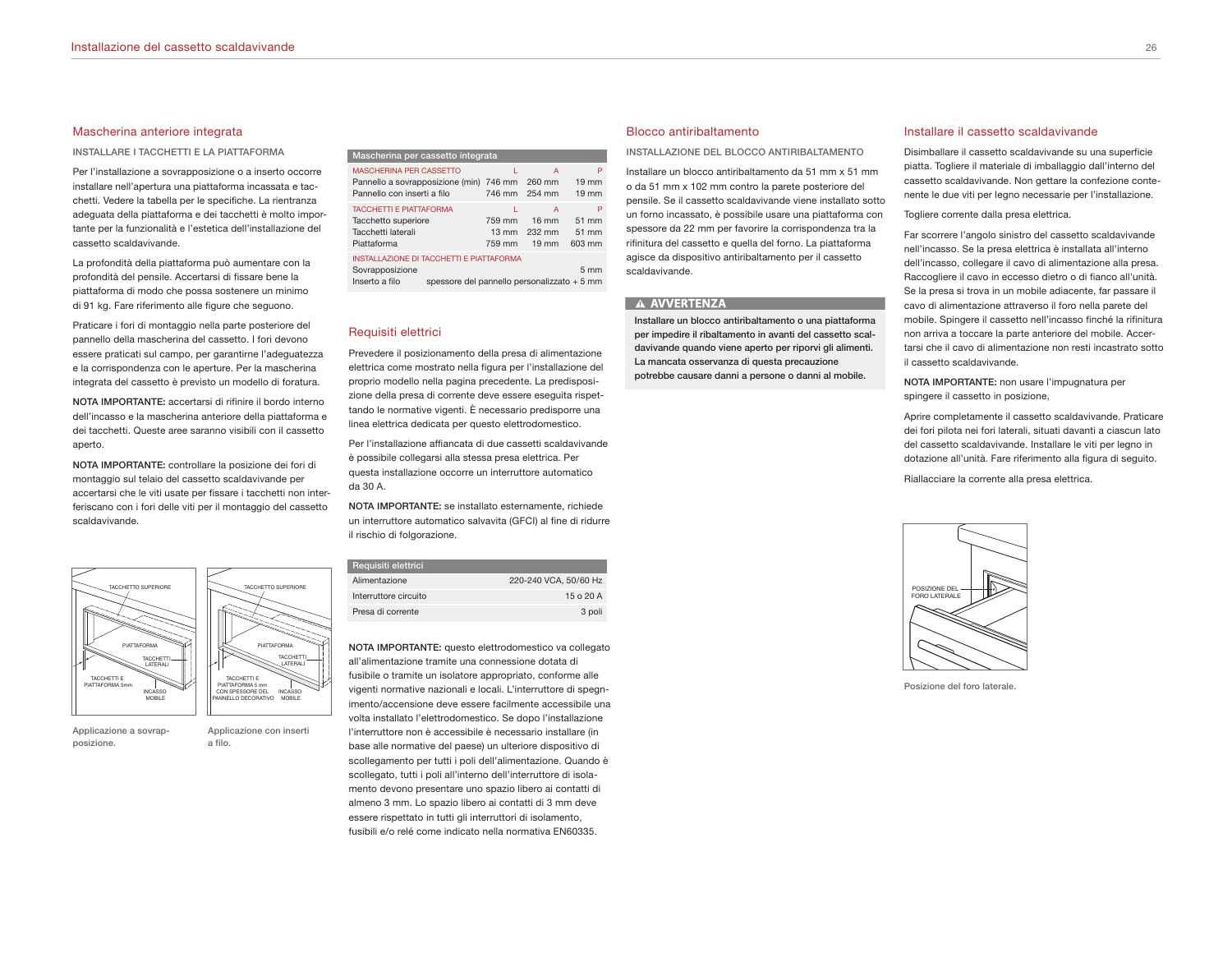# Soluzione dei problemi

**NOTA IMPORTANTE:** se il cassetto scaldavivande non funziona correttamente, seguire questi passaggi per la risoluzione dei problemi:

- Verificare che il cassetto scaldavivande sia collegato all'alimentazione.
- Controllare le connessioni elettriche per verificare che l'installazione sia andata a buon fine.
- Consultare la Guida alla soluzione dei problemi Wolf nelle informazioni per l'uso e la manutenzione dei cassetti scaldavivande Wolf.
- Se il cassetto scaldavivande continua a non funzionare, rivolgersi al rivenditore Wolf. Non tentare di riparare da soli il cassetto scaldavivande. Wolf non è responsabile dell'assistenza richiesta per correggere un'installazione difettosa.

# Informazioni per l'assistenza

In caso di assistenza, garantire la qualità tipica del cassetto scaldavivande rivolgendosi ad un rivenditore Wolf.

Prima di chiamare l'assistenza, individuare i numeri di modello e di matricola del cassetto scaldavivande. Entrambi i numeri sono elencati sull'etichetta identificativa del prodotto, situata sulla parte anteriore sinistra del mobile interno. Per accedere all'etichetta identificativa occorre aprire completamente il cassetto. Consultare la figura a pagina 23 che indica la posizione dell'etichetta di identificazione.

Le informazioni e le immagini contenute nella presente guida sono protette da copyright della Wolf Appliance, Inc. Il presente documento e le informazioni in esso contenute non potranno essere copiati né utilizzati, in toto o in parte, senza l'esplicito consenso scritto di Wolf Appliance, Inc. ©Wolf Appliance, Inc., tutti i diritti riservati.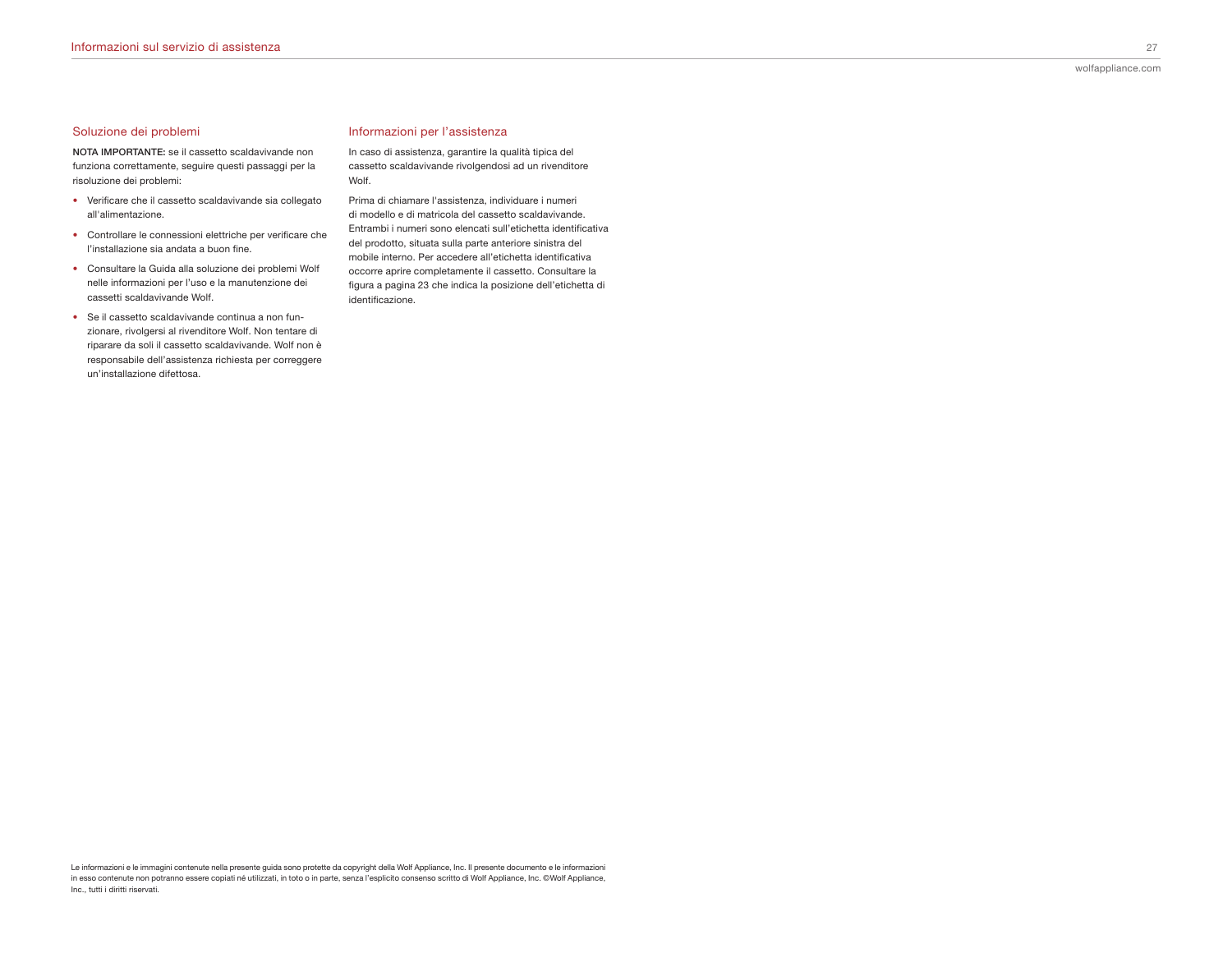# Wichtiger Hinweis

Um eine sichere und effiziente Installation von Wolf-Geräten zu gewährleisten, beachten Sie bitte die folgenden Arten hervorgehobener Informationen in der gesamten Anleitung:

**WICHTIGER HINWEIS hebt Informationen hervor, die besonders wichtig sind.**

**ACHTUNG ist ein Hinweis auf eine Situation, die bei Nichtbeachtung der Anweisungen zu geringfügigen Personen- oder Sachschäden führen kann.**

**VORSICHT weist auf eine Gefahr hin, die bei Nichtbeachtung der Anweisungen zu schweren Verletzungen oder zum Tod führen kann.**



WOLF® ist eine eingetragene Marke von Wolf Appliance, Inc.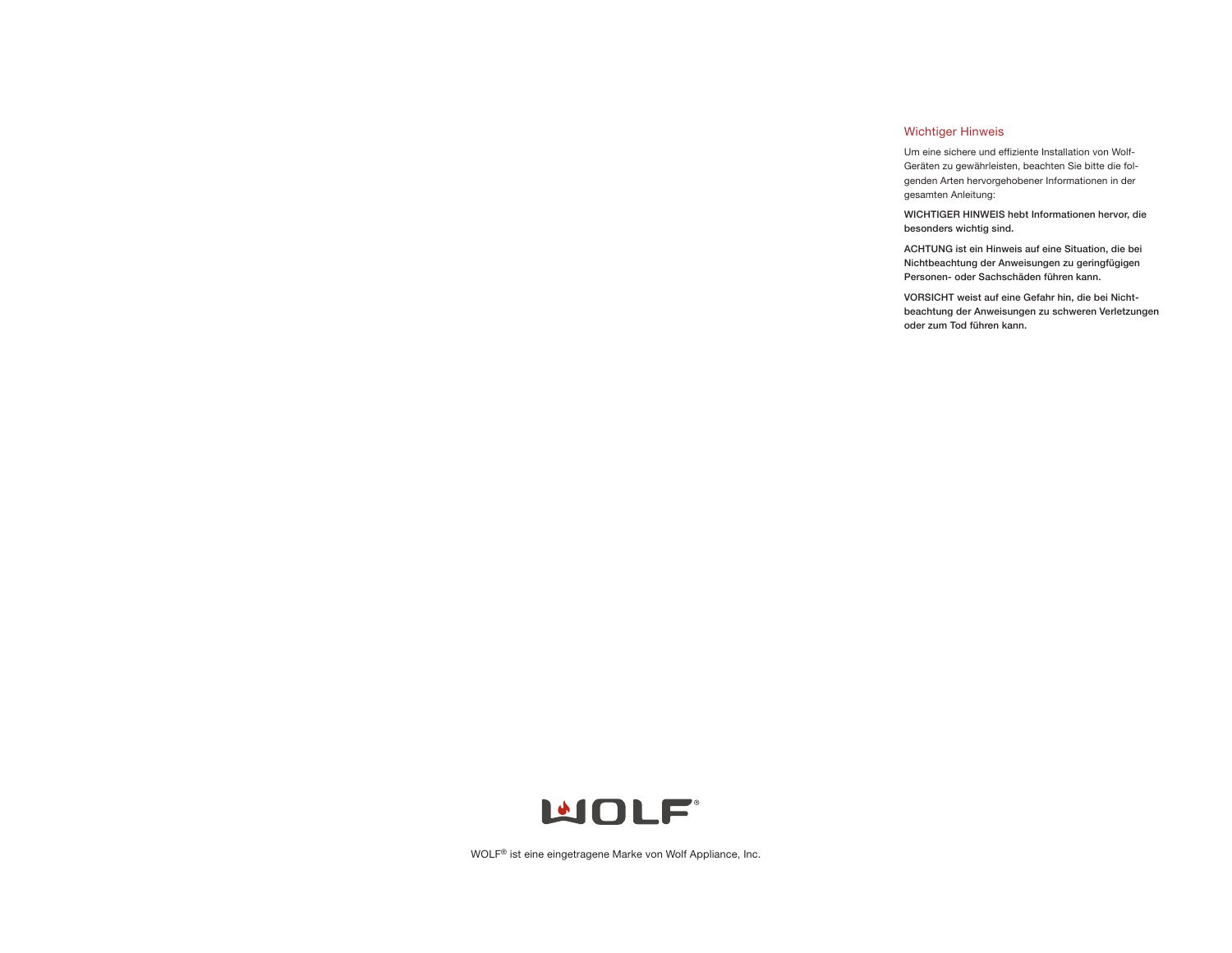# Installation der Wärmeschublade

**WICHTIGER HINWEIS:** Diese Installation muss von einem qualifizierten Installierer vorgenommen werden.

Lesen Sie diese gesamte Installationsanleitung durch, und bewahren Sie sie bitte auf, damit der örtliche Prüfer Einsicht nehmen kann. Der Hauseigentümer sollte die Installationsanleitung für zukünftige Nachschlagezwecke aufbewahren.

Bei Fragen oder Problemen bezüglich der Installation der Wärmeschublade wenden Sie sich an Ihren Wolf-Händler.

**WICHTIGER HINWEIS:** Dieses Gerät muss gemäß örtlichen Vorschriften installiert werden. Die richtige Spannung, Frequenz und Amperezahl müssen dem Gerät über einen dedizierten, geerdeten Stromkreis bereitgestellt werden, der von einem korrekt ausgelegten Schutzschalter oder einer Sicherung mit Zeitverzögerung geschützt wird. Die richtige Spannung, Frequenz und Amperezahl sind auf dem Produkttypenschild aufgeführt.

Zeichnen Sie Modell- und Seriennummer auf, bevor die Wärmeschublade eingebaut wird. Beide Nummern sind auf dem Produkttypenschild aufgeführt, das sich im linken vorderen Bodenbereich des Innenschranks befindet. Um Zugang zum Typenschild zu erhalten, muss die Schublade ganz offen sein. Siehe die Abbildung unten.



**Position des Typenschilds**

| Wärmeschublade von Wolf |          |
|-------------------------|----------|
| Modellnummer            | ICBWWD30 |
| Seriennummer            |          |

# Vor der Inbetriebnahme

- Für die korrekte Installation ist der Installierer verantwortlich.
- Modell ICBWWD30 muss mit einer Edelstahl- oder integrierten Schubladenfront von Wolf installiert werden. Vergewissern Sie sich, dass Sie die Zubehörschubladenfront haben, die in Ihrer Installation verlangt wird. Spezifische Installationsanweisungen sind im Lieferumfang der Schubladenfront enthalten.
- Stellen Sie sicher, dass die Schränke die Anforderungen bezüglich der Mindestabmessungen für Ihre spezifische Installation erfüllen.
- Setzen Sie sich mit dem örtlichen Versorgungsunternehmen in Verbindung, um zu erfahren, welche Elektrovorschriften in Ihrer Region Anwendung finden. Die örtlichen Vorschriften sind unterschiedlich. Die Installation, Elektroanschlüsse und Erdung müssen den geltenden Vorschriften entsprechen.
- Dieses Gerät muss ordnungsgemäß geerdet werden. Siehe die Elektrovoraussetzungen auf Seite 32.
- Vergewissern Sie sich, dass Sie über die für die ordnungsgemäße Installation erforderlichen Werkzeuge und Materialien verfügen.

**ERFORDERLICHE WERKZEUGE UND MATERIALIEN**

- Eine Holzplatte mit einer Mindeststärke von 19 mm als solide Plattform, die die Wärmeschublade abstützt – muss 91 kg tragen können
- Holzschrauben und Befestigungsmittel zur Installation der Plattform
- Bauholz, 51 mm x 51 mm oder 51 mm x 102 mm, als Kippschutzblock
- Motorsäge
- Libelle
- Bohrer und 1,6-mm-Bohrkrone, 13-mm-Bohrkrone für integrierte Schubladenfrontausführung
- Kreuzschlitzschraubendreher
- 2 Holzschrauben (im Lieferumfang enthalten)
- Schlagleisten aus Holz (optional)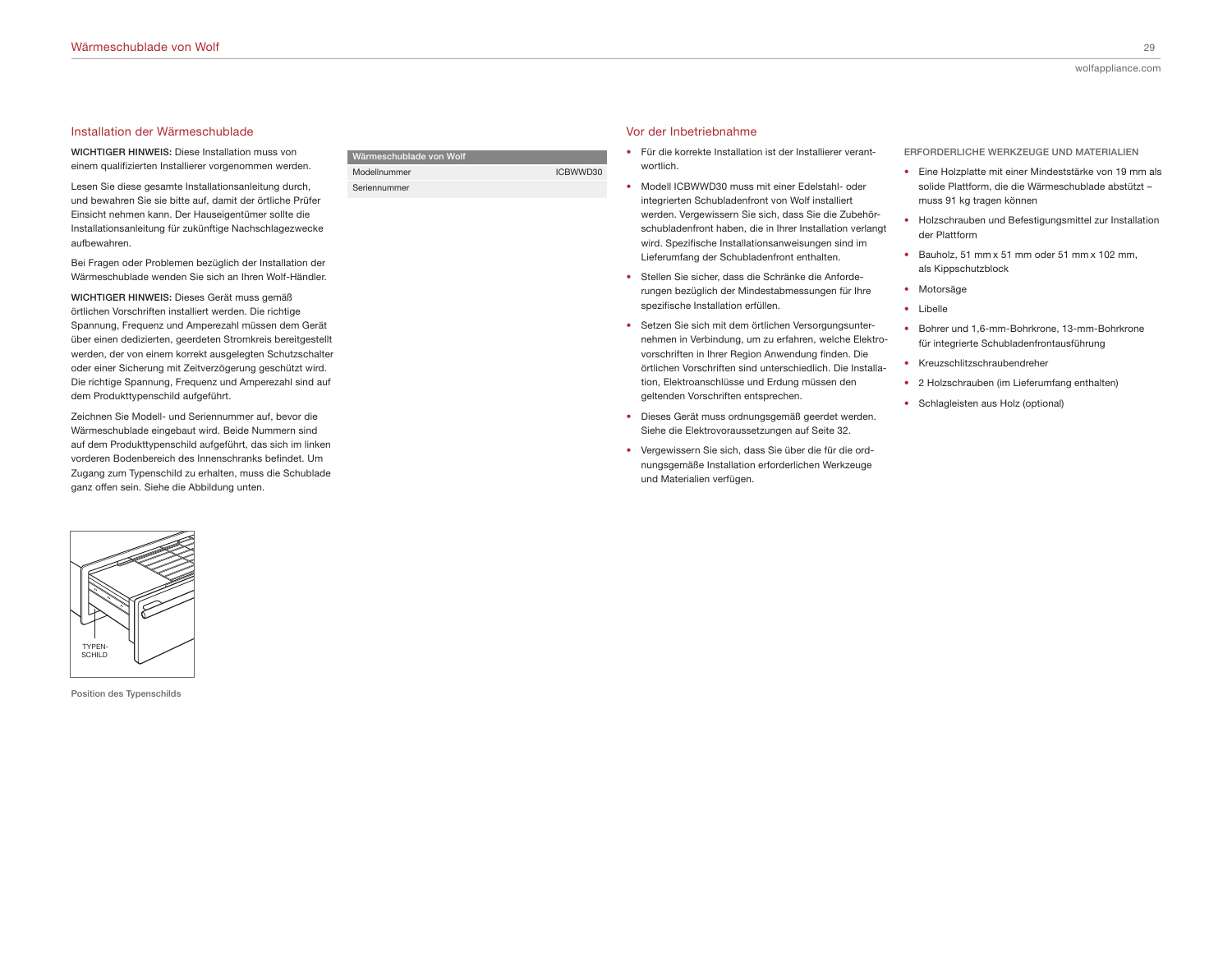#### Anmerkungen zur Installation

#### **MODELL ICBWWD30**

- Modell ICBWWD30 muss mit einer Edelstahl- oder integrierten Schubladenfront von Wolf installiert werden. Spezifische Installationsanweisungen sind im Lieferumfang der Schubladenfront enthalten.
- Die Plattform der Wärmeschublade muss 91 kg tragen können.
- Die Plattform der Wärmeschublade muss sich mindestens 25 mm über der Sockelleiste befinden, damit eine Überlappung der Einfassung der Wärmeschublade möglich ist.
- Bei Unterthekeninstallationen ist ein Abstand von 597 mm von der Unterseite der Wärmeschubladenöffnung bis zum Boden typisch.

#### **INSTALLATIONSKOMBINATIONEN**

- Modell ICBWWD30 kann in Kombination mit einem integrierten Backofen und/oder Mikrowellenherd von Wolf installiert werden. Eventuell ist ein zusätzlicher Freiraum zwischen Wärmeschubladen- und Backofenöffnungen erforderlich. Um die Einfassung der Wärmeschublade auf die Einfassung des Backofens abzugleichen, kann eine 22 mm hohe Plattform zum Trennen der beiden Öffnungen verwendet werden. Sie dient als Stützplattform für den Backofen und den Kippschutz für die Wärmeschublade. Ein Kippschutzblock kann an der Rückseite des Schranks anstelle der Plattform installiert werden. Wenn die Wärmeschublade über einem Backofen installiert wird, ist eine 22 mm hohe Plattform als Freiraum für Überlappungen erforderlich.
- Modell ICBWWD30 kann unter einem Kochfeld von Wolf oder unter einer Kochmulde mit versiegeltem Brennern installiert werden. Es muss genügend Platz für Gas- und Elektroanschlüsse für das Kochfeld gelassen werden.
- Modell ICBWWD30 kann neben oder über einer weiteren Wärmeschublade von Wolf installiert werden.

**WICHTIGER HINWEIS:** Weitere technische Daten für Installationskombinationen finden Sie in den Installationsanleitungen, die im Lieferumfang der anderen Produkte von Wolf enthalten sind.

#### ICBWWD30 Schubladenfrontoptionen

**WICHTIGER HINWEIS:** Modell ICBWWD30 muss mit einer Edelstahl- oder integrierten Schubladenfront von Wolf installiert werden.

Es wird eine Schubladenfront der E-Serie oder eine Pro-Schubladenfront mit Griff empfohlen. Diese Frontplatten sind auf der Frontplattenplattform der E-Serie konstruiert und sind mit einem Rohr-, gebogenen oder Pro-Griff erhältlich.

Die Pro-Schubladenfronten mit Pro-Griff sind für eine Installation unter einer Kochmulde mit versiegelten Brennern konzipiert, und zwar so, dass die Platte korrekt auf die Front der Kochmulde ausgerichtet ist.

Informationen über die integrierte Türfront finden Sie auf Seite 32.

**GESAMTABMESSUNGEN**



| Schubladenfrontplatte und Griff |                 |        |
|---------------------------------|-----------------|--------|
| <b>L-SERIE</b>                  | А               | в      |
| Rohrgriff                       | $22 \text{ mm}$ | 89 mm  |
| <b>F-SERIE</b>                  | А               | в      |
| Gebogener Griff                 | 29 mm           | 70 mm  |
| Rohrgriff                       | 29 mm           | 89 mm  |
| <b>PRO-SERIE</b>                | A               | в      |
| 25 mm stark / Pro-Griff         | 29 mm           | 89 mm  |
| 51 mm stark / Pro-Griff         | 54 mm           | 114 mm |

Abmessungen können bis zu ± 3 mm abweichen.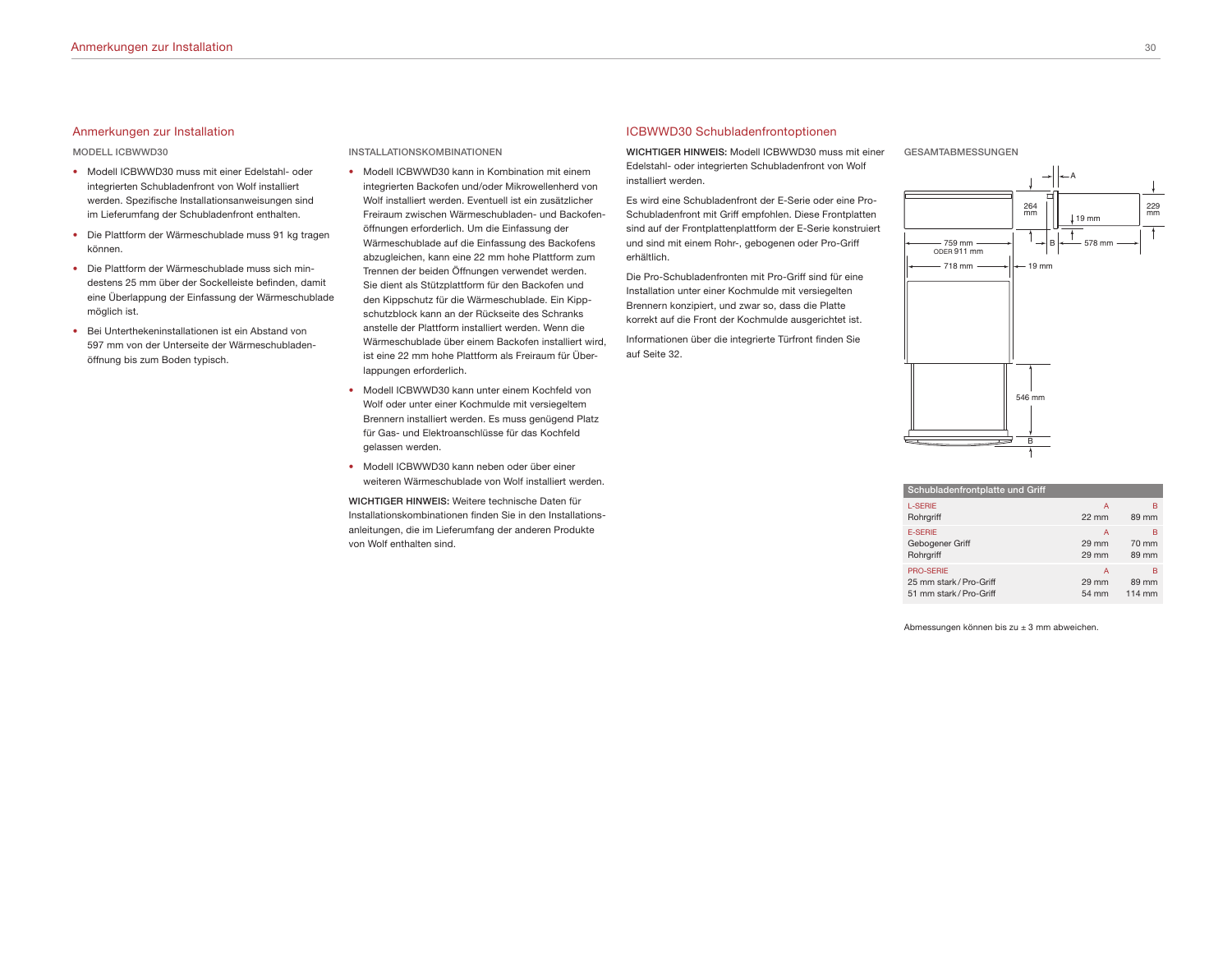# ICBWWD30 mit Schubladenfront der E- oder L-Serie

**UNTERTHEKENINSTALLATION**



\*Die Abmessung muss die Höhe des Kippschutzblocks und die Überlappung der Schubladenfront berücksichtigen. Die gestrichelte Linie stellt das Geräteprofil dar.

*H NWE S S S S m m mm w w m S m in einem angrenzenden Schrank in Reichweite vom Kabelkanal unterzubringen.* 

### ICBWWD30 mit Pro-Schubladenfront

**INSTALLATION MIT KOCHMULDE MIT VERSIEGELTEN BRENNERN**



**SEITENANSICHT** 

VORDERANSICHT

*H NWE S S S S m m mm w w m S m* in einem angrenzenden Schrank in Reichweite vom Kabelkanal unterzubringen. Die gestrichelte Linie stellt das Geräteprofil dar.

#### ICBWWD30 mit Schubladenfront der E-Serie

**BÜNDIGE/VOLL INTEGRIERTE UNTERTHEKENINSTALLATION**



*\*Die Abmessung muss die Höhe des Kippschutzblocks und die Überlappung der Schubladenfront berücksichtigen. Die gestrichelte* Linie stellt das Geräteprofil dar.

HINWEIS: Sollten Sie keine Schränke mit einer Tiefe von mehr als 610 mm verwenden, wird empfohlen, die Stromversorgung *in einem angrenzenden Schrank in Reichweite vom Kabelkanal unterzubringen.*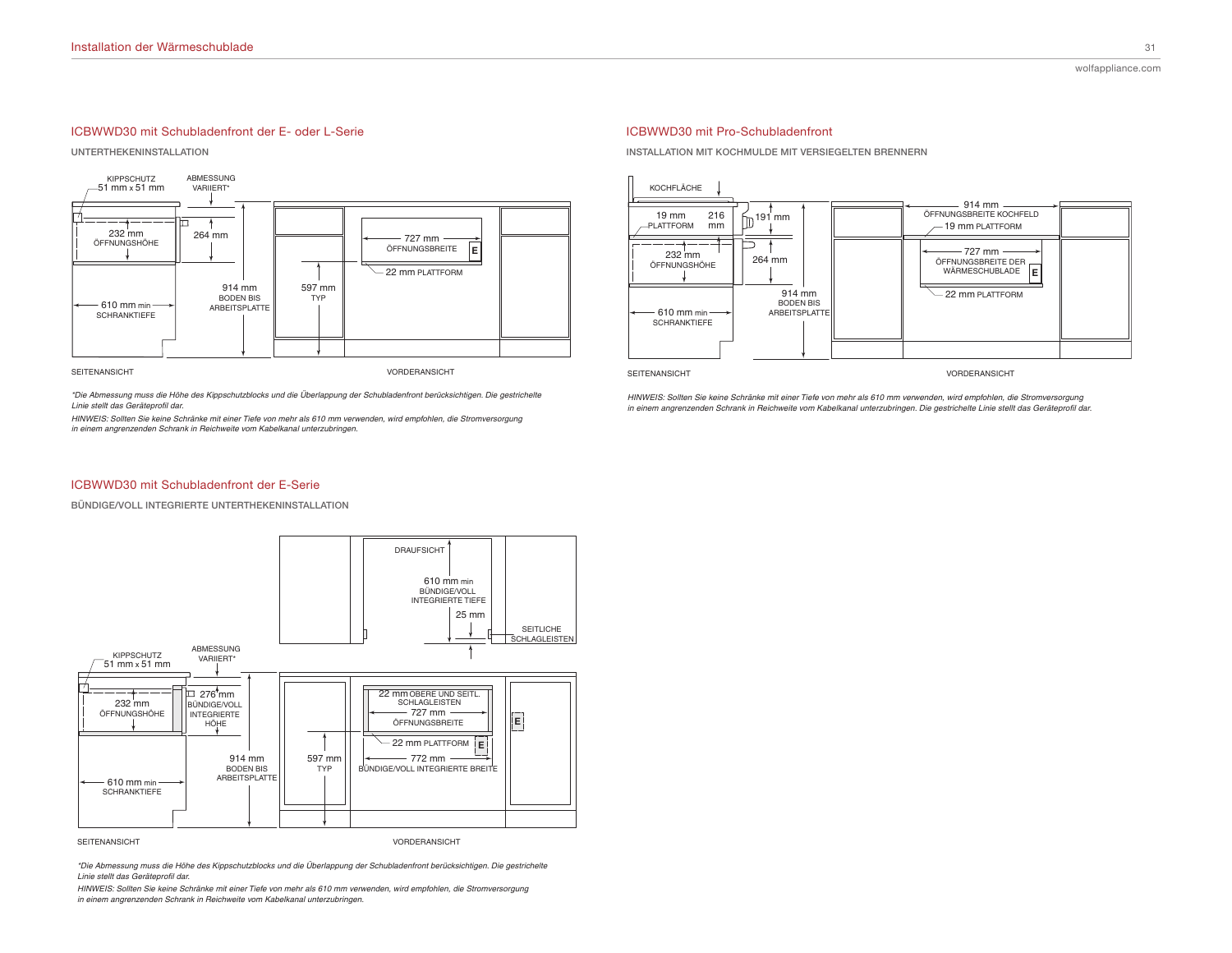#### Integrierte Schubladenfront

**VERSENKTE SCHLAGLEISTEN UND PLATTFORM INSTALLIEREN**

Für eine Verkleidungs- oder bündige/voll integrierte Ausführung müssen Sie eine versenkte Plattform und Schlagleisten in die Öffnung installieren. Die technischen Daten entnehmen Sie der Tabelle. Zur Gewährleistung der Funktionalität und Ästhetik ist bei der Installation der Wärmeschublade darauf zu achten, dass die Plattform und Schlagleisten korrekt versenkt werden.

Die Tiefe der Plattform kann sich mit der Schranktiefe erhöhen. Es muss sichergestellt werden, dass die Plattform fest montiert wird, damit sie eine Tragfähigkeit von mindestens 91 kg hat. Siehe die Abbildungen weiter unten.

In die Rückseite der Schubladenfront müssen Montagelöcher gebohrt werden. Die Löcher sollten vor Ort gebohrt werden, um eine korrekte Passung und korrekte Abstände sicherzustellen. Im Lieferumfang der integrierten Schubladenfront ist eine Bohrvorlage enthalten.

**WICHTIGER HINWEIS:** Stellen Sie sicher, dass der Innenvorsprung der Öffnung und die Frontfläche der Plattform der Schlagleisten bearbeitet werden. Diese Bereiche können sichtbar sein, wenn die Schublade geöffnet ist.

**WICHTIGER HINWEIS:** Achten Sie auf die Position der Montagelöcher auf dem Wärmeschubladenrahmen, um sicherzustellen, dass die zum Befestigen der Schlagleisten verwendeten Schrauben nicht die Schraubenlöcher zum Montieren der Wärmeschublade stören.



**Verkleidungsausführung Bündige/voll integrierte Ausführung**

# **Integrierte Schubladenfront**

| <b>SCHUBLADENFRONT</b><br>Verkleidungsplatte (min)<br>Bündige/voll integrierte Platte        | в<br>746 mm<br>746 mm                    | н<br>260 mm<br>254 mm                             | $19 \text{ mm}$<br>$19 \text{ mm}$ |
|----------------------------------------------------------------------------------------------|------------------------------------------|---------------------------------------------------|------------------------------------|
| SCHI AGI FISTEN UND PI ATTEORM<br>Obere Schlagleiste<br>Seitliche Schlagleisten<br>Plattform | в<br>759 mm<br>$13 \text{ mm}$<br>759 mm | н<br>$16 \text{ mm}$<br>232 mm<br>$19 \text{ mm}$ | 51 mm<br>51 mm<br>603 mm           |
| <b>VERSENKTE SCHLAGLEISTEN UND PLATTFORM</b><br>Verkleidung<br>Bündig/voll integriert        | Stärke der maßangefert. Platte + 5 mm    |                                                   | 5 <sub>mm</sub>                    |

#### Elektrovoraussetzungen

Die Stromversorgung sollte wie in der Zeichnung für Ihre spezifische Installation auf der vorherigen Seite dargestellt installiert werden. Befolgen Sie bei der Installation der Steckdose örtliche Richtlinien und Vorschriften. Außerdem ist ein separater Stromkreis nur für dieses Gerät erforderlich.

Wenn zwei Wärmeschubladen nebeneinander installiert werden, können sie von derselben Steckdose aus betrieben werden. Für diese Installation ist ein 30-Amp-Schutzschalter erforderlich.

**WICHTIGER HINWEIS:** Bei einer Außeninstallation ist ein FI-Schutzschalter erforderlich, um das Risiko eines Stromschlags zu verringern.

| Elektrovoraussetzungen |                        |
|------------------------|------------------------|
| Stromversorgung        | 220-240 V AC, 50/60 Hz |
| Schutzschalter         | 15 oder 20 Amp         |
| Steckdose              | 3-polig, geerdet       |
|                        |                        |

**WICHTIGER HINWEIS:** Der Anschluss dieses Geräts sollte über ein Sicherungsmodul oder einen geeigneten Isolator vorgenommen werden, das bzw. der den nationalen und örtlichen Sicherheitsvorschriften entspricht. Der Ein-/Aus-Schalter sollte nach der Installation des Geräts leicht zugänglich sein. Wenn der Schalter nach der Installation nicht zugänglich ist (je nach Land), muss für alle Pole der Stromversorgung eine zusätzliche Trennvorrichtung bereitgestellt werden. Im ausgeschalteten Zustand muss im Isolatorschalter ein allpoliger Kontaktabstand von 3 mm vorhanden sein. Dieser 3-mm-Kontakttrennabstand muss für alle Isolatorschalter, Sicherungen und/oder Relais gemäß EN60335 gelten.

#### Kippschutzblock

**KIPPSCHUTZBLOCK INSTALLIEREN**

Installieren Sie einen Kippschutzblock mit den Abmessungen 51 mm x 51 mm oder 51 mm x 102 mm an der Rückwand des Schranks. Wenn die Wärmeschublade unter einem Einbaubackofen installiert wird, können Sie eine 22 mm starke Plattform verwenden, um die Einfassung der Wärmeschublade auf die Einfassung des Backofens abzugleichen. Die Plattform fungiert als Kippschutzvorrichtung für die Wärmeschublade.

# **A** ACHTUNG

**Ein Kippschutz oder eine Plattform muss installiert werden, um ein Abkippen der Wärmeschublade nach vorne zu verhindern, wenn die Schublade geöffnet oder beladen wird. Ansonsten besteht Verletzungsgefahr, und der Schrank könnte beschädigt werden.**

#### Wärmeschublade installieren

Packen Sie die Wärmeschublade auf einer flachen Oberfläche aus. Entfernen Sie alle Verpackungsmaterialien aus der Wärmeschublade. Die Packung mit den zwei Holzschrauben, die für die Installation benötigt werden, darf nicht weggeworfen werden.

Unterbrechen Sie die Stromzufuhr zur Steckdose.

Schieben Sie die linke Ecke der Wärmeschublade in die Öffnung. Wenn die Steckdose in der Öffnung installiert ist, stecken Sie das Netzkabel in die Steckdose ein. Das überhängende Kabel sollte hinter oder neben dem Gerät aufgerollt werden. Wenn sich die Steckdose in einem angrenzenden Schrank befindet, führen Sie das Netzkabel durch das Loch in der Schrankwand. Schieben Sie die Schublade zurück in die Öffnung, bis die Einfassung an der Schrankfront anliegt. Stellen Sie sicher, dass das Netzkabel nicht unter der Wärmeschublade festhängt.

**WICHTIGER HINWEIS:** Die Schublade darf nicht am Griff hochgezogen und nicht in Position gedrückt werden.

Ziehen Sie die Wärmeschublade vollständig heraus. Bohren Sie Pilotlöcher in jedes Seitenloch, das sich weiter vorne an jeder Seite der Wärmeschublade befindet. Installieren Sie die im Lieferumfang des Geräts enthaltenen Holzschrauben. Siehe die Abbildung unten.

Stellen Sie die Stromzufuhr zur Steckdose wieder her.



**Position des Seitenlochs**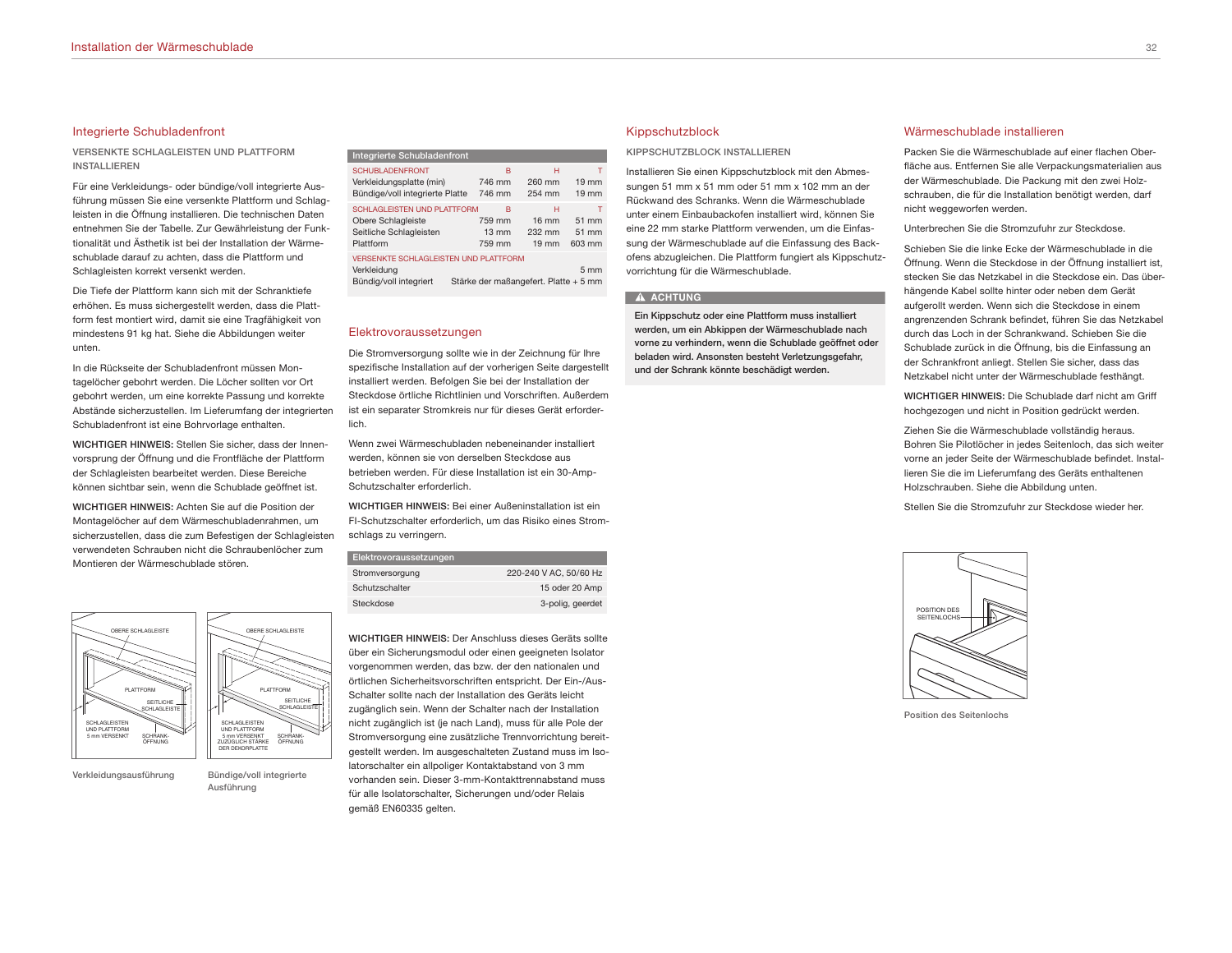#### Fehlersuche

**WICHTIGER HINWEIS:** Wenn die Wärmeschublade nicht richtig funktioniert, führen Sie zur Fehlersuche folgende Schritte aus:

- Stellen Sie sicher, dass die Wärmeschublade mit Strom versorgt wird.
- Prüfen Sie die elektrischen Anschlüsse, um sicherzustellen, dass die Installation richtig abgeschlossen wurde.
- Lesen Sie die Anweisungen zur Fehlersuche in der Bedienungs- und Pflegeanleitung der Wärmeschublade von Wolf.
- Wenn die Wärmeschublade immer noch nicht funktioniert, wenden Sie sich an Ihren Wolf-Händler. Versuchen Sie auf keinen Fall, die Wärmeschublade selbst zu reparieren. Wolf ist nicht für Servicearbeiten verantwortlich, die zur Korrektur einer fehlerhaften Installation erforderlich sind.

# Serviceinformationen

Wenn Serviceleistungen erforderlich sind, halten Sie die in Ihre Wärmeschublade integrierte Qualität aufrecht, indem Sie sich an einen Wolf-Händler wenden.

Wenn Sie den Kundendienst anrufen, benötigen Sie die Modell- und Seriennummer der Wärmeschublade. Beide Nummern sind auf dem Produkttypenschild aufgeführt, das sich im linken vorderen Bodenbereich des Innenschranks befindet. Um Zugang zum Typenschild zu erhalten, muss die Schublade ganz offen sein. Die Position des Typenschilds entnehmen Sie der Abbildung auf Seite 29.